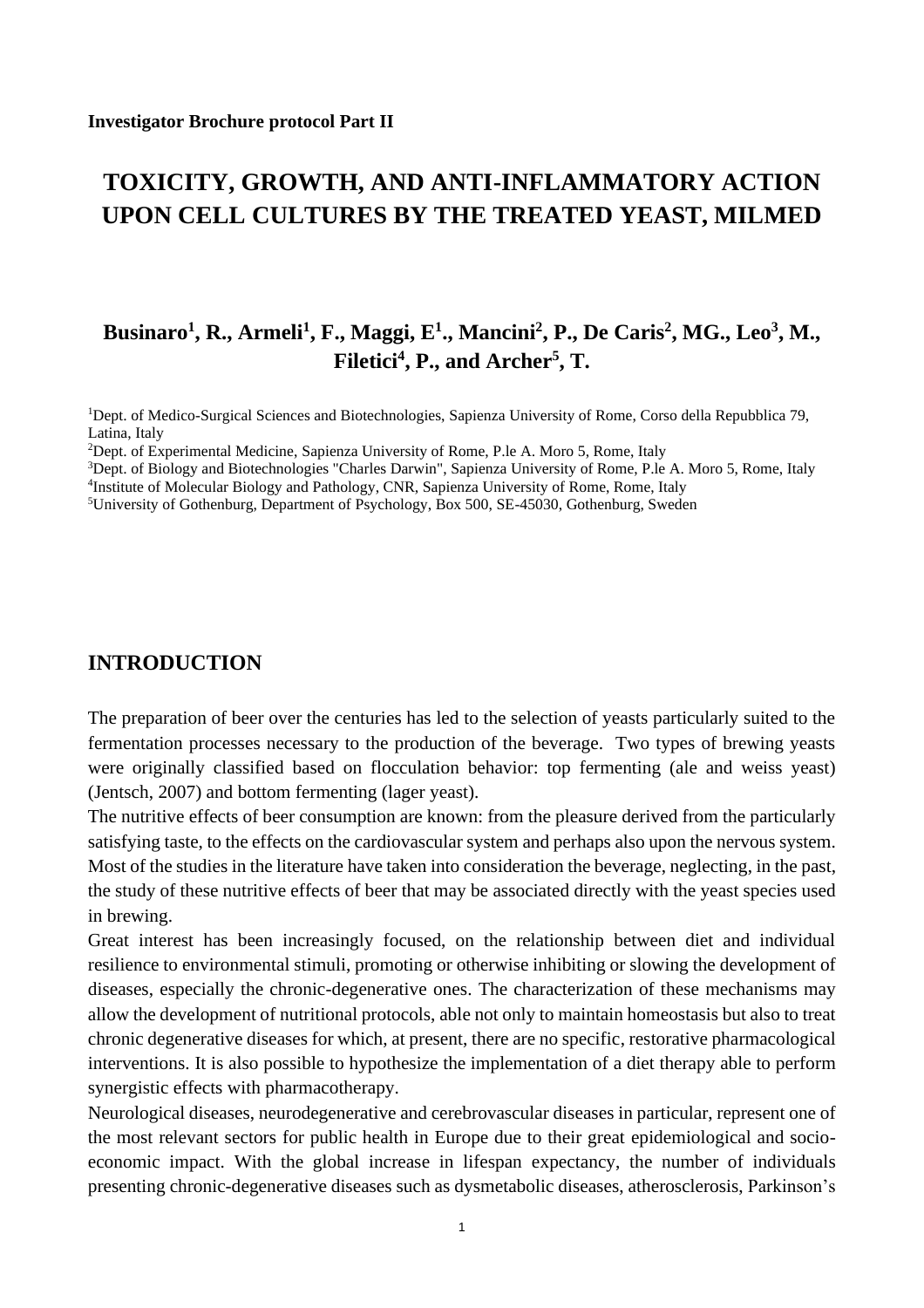disease and Alzheimer's disease continues to grow, (Fotuhi et al., 2009). Concurrently, ageing is associated with immunosenescence and with a chronic low-grade inflammation (inflammaging) that seems to be involved in the etiopathogenesis of several disease profiles. (Maiese, 2018). Several studies aim at setting up nutritional protocols to: i) maintain the homeostasis and performance in healthy individuals, and ii) treat chronic-degenerative diseases.

Research conducted over the past decade has allowed us to identify and analyze some potentially neurotoxic factors, including cytokines, chemokines, biomarkers of oxidative stress. The cytokines present in the brain seem to be involved not only in the induction and amplification of inflammatory processes, but also in the regulation of neurotransmitters such as serotonin and noradrenaline involved in modulating mood. The role of cytokines in the encephalic compartment extends to altering neuroendocrine functions leading to an imbalance in glucocorticoid secretion and resistance, in the release of growth factors such as BDNF which, in turn, influence neurogenesis and synaptic plasticity. Cytokines play an important role in neurological development in neurogenic processes in adult life as they are involved in the signaling mechanisms responsible for the survival, proliferation, differentiation of neural cells and the processes that regulate migration and synaptogenesis. Most of the prevailing studies have been focused upon anti-ageing activity of several nutraceuticals (Cosin-Tomas et al., 2019; Kotha and Luthria, 2019; Lin et al., 2019).

A recent study performed on weaned piglets analyzed the effects of dietary supplementation with Saccharomyces cerevisiae cell wall extract (Liu et al., 2017). The results showed that Saccharomyces cerevisiae cell wall extract supplementation of up to 0.15% produced an improved growth of the animals, increased the serum concentration of some essential and nonessential amino acids, as well as increasing the activities of anti-oxidant enzymes. Moreover, mannan oligosaccharides, polysaccharides that present a linear polymer of mannose sugar, derived from the outer cell wall of the yeast Saccharomyces cerevisiae have shown potential for the reduction of inflammation (Wang et al., 2016; Baurhoo et al., 2012; Hoving et al., 2018).

#### **AIM OF THE STUDY**

For all of these effects and for the fact that recently, food-derived bioactive compounds have been shown as a regulator against various chronic diseases due to their low toxicity, as opposed to drugs that induce severe side effects, we carried out several experiments to analyze the effects of Saccharomyces cerevisiae (MILMED), grown in different conditions, on CNS cells, that is microglial or neuroblastoma cell lines.

Microglia belong to the monocyte-macrophage lineage and are responsible for, among several other structural-functional activities, immune surveillance within the brain. Microglial cells are characterized by the extreme plasticity of their polarization: they respond traumatic injury as well as to infections (essentially inflammation) by secreting several cytokines, including IL-1beta, IL-18, IL-6, TNF-alpha; their continuous release leads to the amplification and the chronicity of inflammatory phenomena constituting the basis of chronic-degenerative diseases. Microglial cells are characterized by the extreme plasticity of their polarization: they respond to harmful stimuli by acquiring a pro-inflammatory phenotype whereas they acquire an anti-inflammatory phenotype when they eliminate pathogens and cellular debris by phagocytosis and collaborate to wound healing and restore homeostasis. The cells then assume a specific phenotype according to the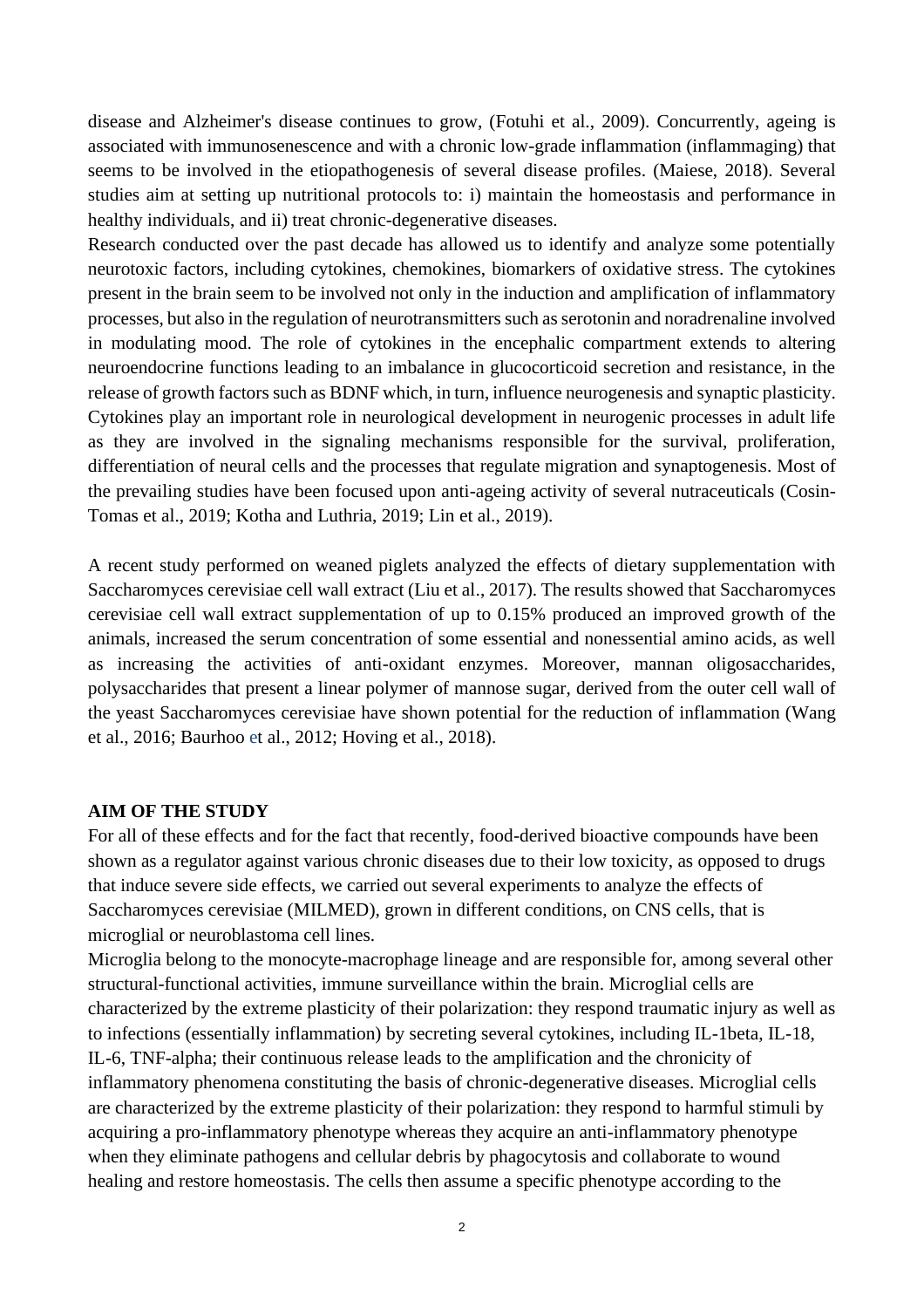environmental stimuli they receive (Cherry et al., 2014). It is therefore extremely interesting to identify compounds that are able to favor microglia polarization towards M2 phenotype. It is possible to discriminate between the M1 and M2 phenotypes following the expression of the specific markers such as Arginase-1 for M2or alternatively activated macrophage-microglia and iNOS for M1 or classically activated macrophage-microglia. Arginase converts arginine to proline and ornithine and contribute to wound repair; moreover it compete with iNOS since they share the same target, that is arginine, in this way arginase inhibit the synthesis of nitric oxide. In this scenario we aimed at ascertaining the effect of yeast addition to cell culture looking at their viability, at their cytoskeleton remodeling at their expression of M1 as well as M2 markers Our first task was to ascertain the eventual toxicity of yeast cells added to the culture; our second task was to evaluate the eventual cytoskeleton modifications, which underly migration processes as well as functional and phenotypic changes.

## **Experimental protocols**

The cytotoxic effect was determined by Trypan Blue exclusion and MTS assay after exposure to a series of Milmed concentrations for 24, 48, 72 hrs.

## *Yeast strains and growth*

In the first experiments *S. cerevisiae* Un-treated, Treated and Frozen strains from Milmed AB were grown with shaking at 28 ° C in complete medium YPD (1% yeast extract, 2% bactopeptone, 2% dextrose; DIFCO): inoculated into 10 ml YPD, incubated overnight.

Culture samples were read in a spectrophotometer to determine the number of cells  $/$  ml (1 OD = 13.33 x 10<sup>6</sup> cells/ml).

This procedure was repeated for each of the 3 samples received. Each sample was divided into 2 aliquots (3 ml each). One aliquot was not treated further and thus was constituted by live yeast, the second one was inactivated at 60 °C.

- Untreated sample: Yeast alive were centrifuged 5' at 3200 rpm to collect cells; the supernatant was recovered and filtered (0.2 micron pores)
- Inactivated yeast: were treated at 60°C for 15' and centrifuged 5' at 3200 rpm to collect cells; the supernatant was recovered and filtered (0.2 micron pores)

All the samples were checked with overnight incubation at 28 ° C on YPD solid medium to confirm the proper growth / inactivation. Similarly the supernatant filtrate of each sample was checked too.

*S. cerevisiae* Un-treated and Treated strains from Milmed AB were grown under shaking overnight at 28°C in YP (yeast extract 1%, peptone 2%) glucose 2% or glycerol 3%, SD ( yeast nitrogen base w/o amino acids 0,67%) glucose or glycerol 3% media. Cells were harvested at exponential phase and the number of cells quantified by spectrophotometry at 600nm. For each experiment,  $10<sup>7</sup>$  cells were collected and washed in PBS. To verify temperature inactivation, yeast cells were plated on YP plus agar 2% for 24 h. in the last experiments *S. cerevisiae* Un-treated, Treated and Dried strains from Milmed AB [\(www.milmed.de\)](http://www.milmed.de/) were grown with shaking at 28  $\degree$  C in complete medium YPD (1%) yeast extract, 2% bactopeptone, 2% dextrose; DIFCO): inoculated into 10 ml YPD, incubated overnight.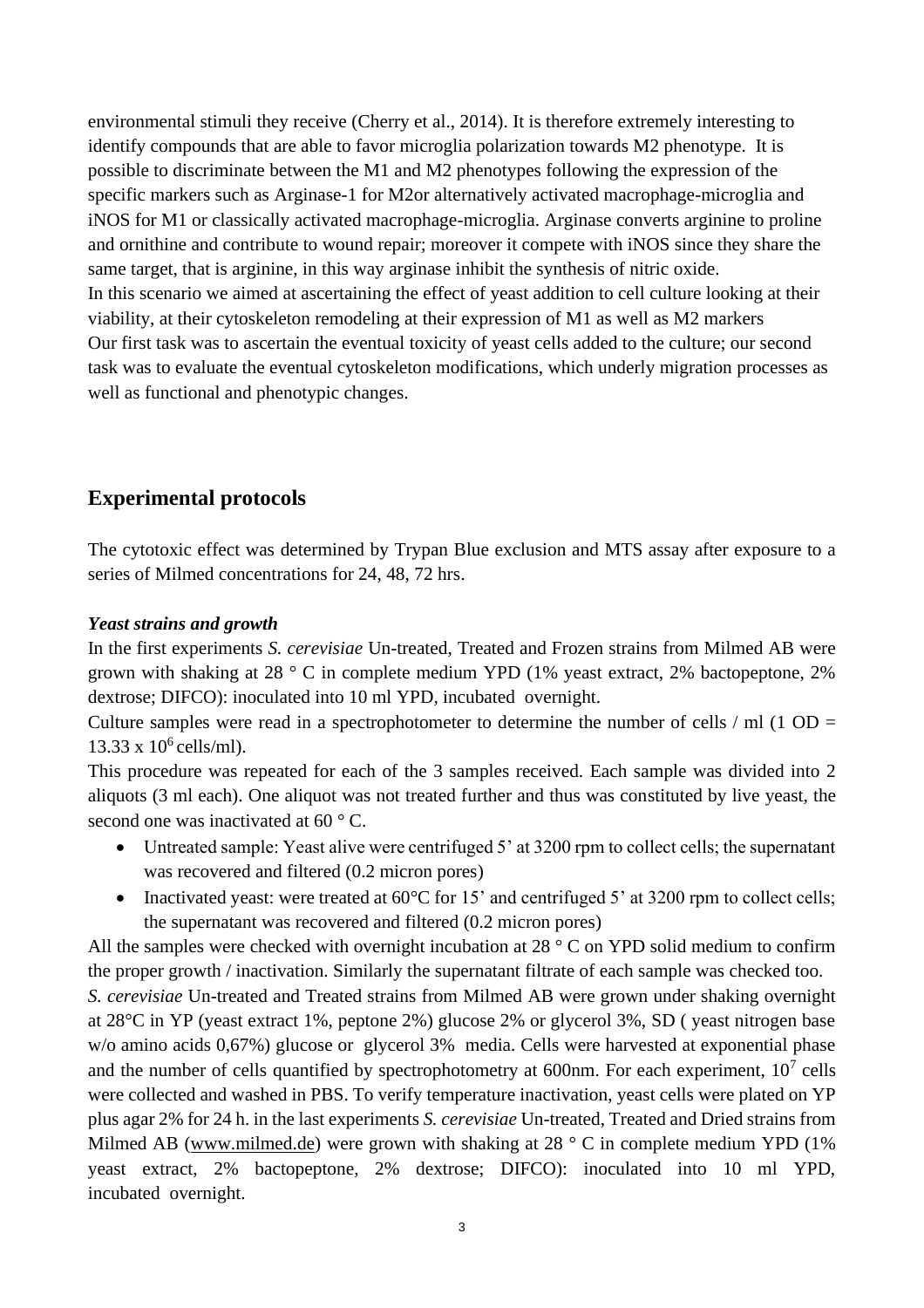



Figure 1. S. Cerevisiae, untreated and treated yeast strains from Milmed Unico AB grown under shaking at 28° or 60° C in YP (see above) glucose (2%) or glycerol (3%), SD (see above) glucose or glycerol media.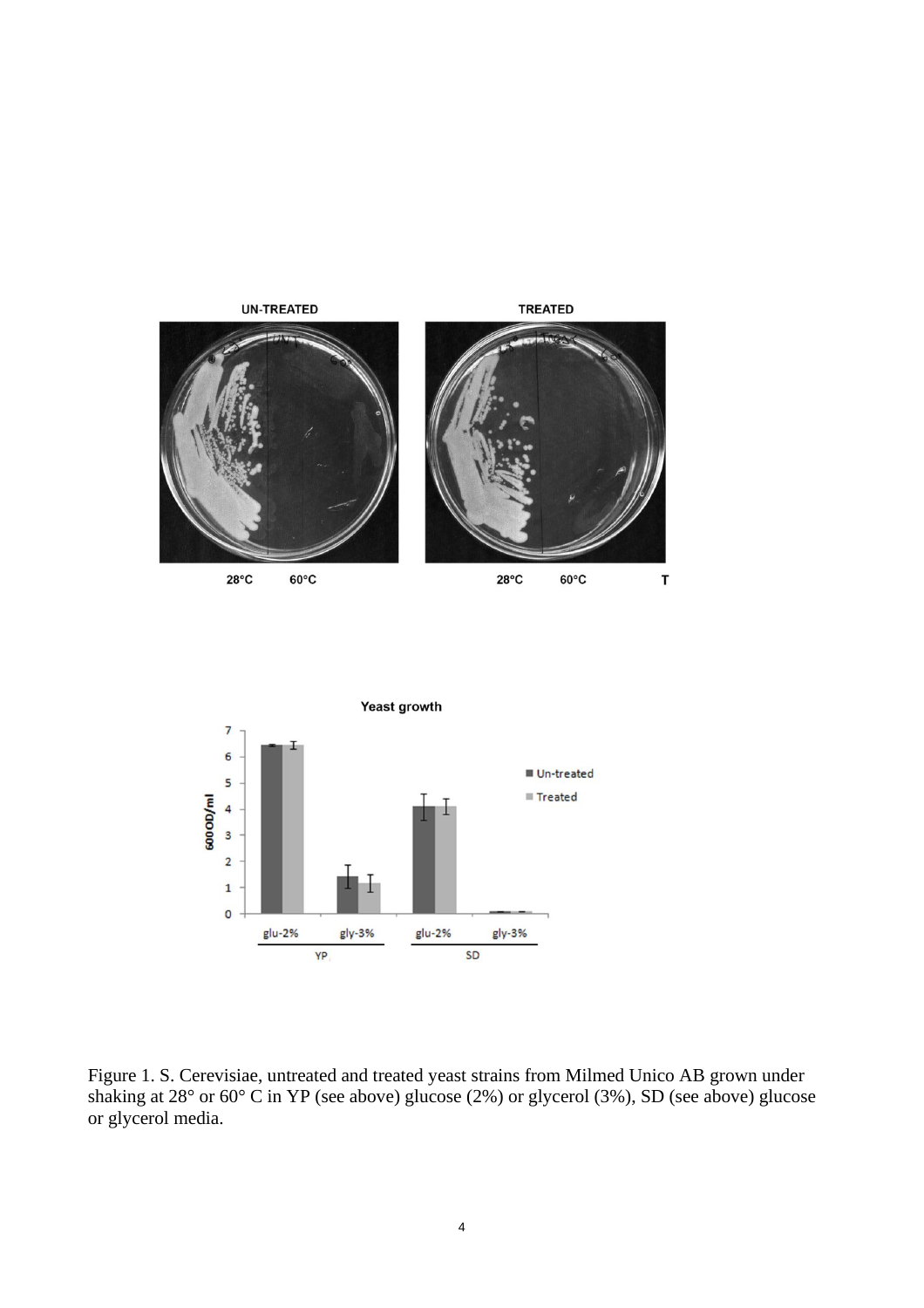## *Cell cultures*

BV-2 murine microglia cells, were cultured in Dulbecco's modified essential medium (DMEM) supplemented with 10% Fetal bovine serum (FBS), 2mM glutamine, penicillin (100 U/ml), and streptomycin (100 μg/ml).

Human U-937, macrophage cell line, was cultured in RPMI-1640 medium containing 10% fetal bovine serum penicillin (100 U/ml), and streptomycin (100 μg/ml).

Human SH-SY5Y, neuroblastoma cell line was cultured in DMEM F-12 medium10% Fetal bovine serum (FBS), 2mM glutamine, penicillin (100 U/ml), and streptomycin (100 μg/ml).

Human IMR 32 and SK-N-SH, neuroblastoma cell lines, were cultured in Minimum Essential Medium (MEM) With Earles salts and Sodium bicarbonate Without L-Glutamine, liquid sterilefiltered supplemented with 10% Fetal bovine serum (FBS), 2mM glutamine, penicillin (100 U/ml), and streptomycin (100 μg/ml).

For all experiments the cells were washed twice with phosphate –buffered saline (PBS).

All the cultures were maintained in a humidified atmosphere of 95% air and 5%  $CO<sub>2</sub>$  at 37 °and culture medium was replaced every 2–3 days.

### *Cell Treatments*

The toxicity of various types of Milmed on different neuroblastoma cell lines was evaluated

- **SK-N-SH**: This cell line was established in cell culture from human metastatic neuroblastoma tissue and has been used as a target cell line in cell-mediated cytotoxicity assays (Biedler et al., 1973, 1978). SK-N-SH cells exhibit a neuronal phenotype and have multiple neurochemical markers. They have been characterized by high dopamine hydroxylase activity, as well as a low activity level of glutamic acid decarboxylase, the enzyme responsible for the conversion of glutamate to GABA.
- **IMR-32**: This cell line was established from an abdominal mass occurring in a 13-mo-old Caucasian male. The human neuroblastoma cell line IMR-32 exhibits both cholinergic and adrenergic properties. The IMR-32 human neuroblastoma cell line expresses both cholinergic and adrenergic neurotransmitter properties (Tumilowicz et al., 1970; Schlesinger et al., 1976; West et al., 1977).
- **SH-SY-5Y:** is a thrice cloned (SK-N-SH -> SH-SY -> SH-SY5 -> SH-SY5Y) subline of the neuroblastoma cell line SK-N-SH (see ATCC [HTB-11\)](https://www.lgcstandards-atcc.org/products/all/HTB-11.aspx) which was established in 1970 from a metastatic bone tumor. SH-SY5Y cells have a reported saturation density greater than 1 X 10<sup>6</sup> cells/cm<sup>2</sup>. They are reported to exhibit moderate levels of dopamine beta hydroxylase activity. Cells with neuroblast-like morphology are positive for tyrosine hydroxylase (TH) and dopamine-β-hydroxylase characteristic of catecholaminergic neurons, whereas the epithelial-like counterpart cells lacked these enzymatic activities.
- **U937**: This cell line was isolated from the <u>[histiocytic](https://en.wikipedia.org/wiki/Histiocytic) [lymphoma](https://en.wikipedia.org/wiki/Lymphoma)</u> of a 37-year-old male patient and are used to study the behavior and [differentiation](https://en.wikipedia.org/wiki/Cellular_differentiation) of [monocytes.](https://en.wikipedia.org/wiki/Monocytes) U937 cells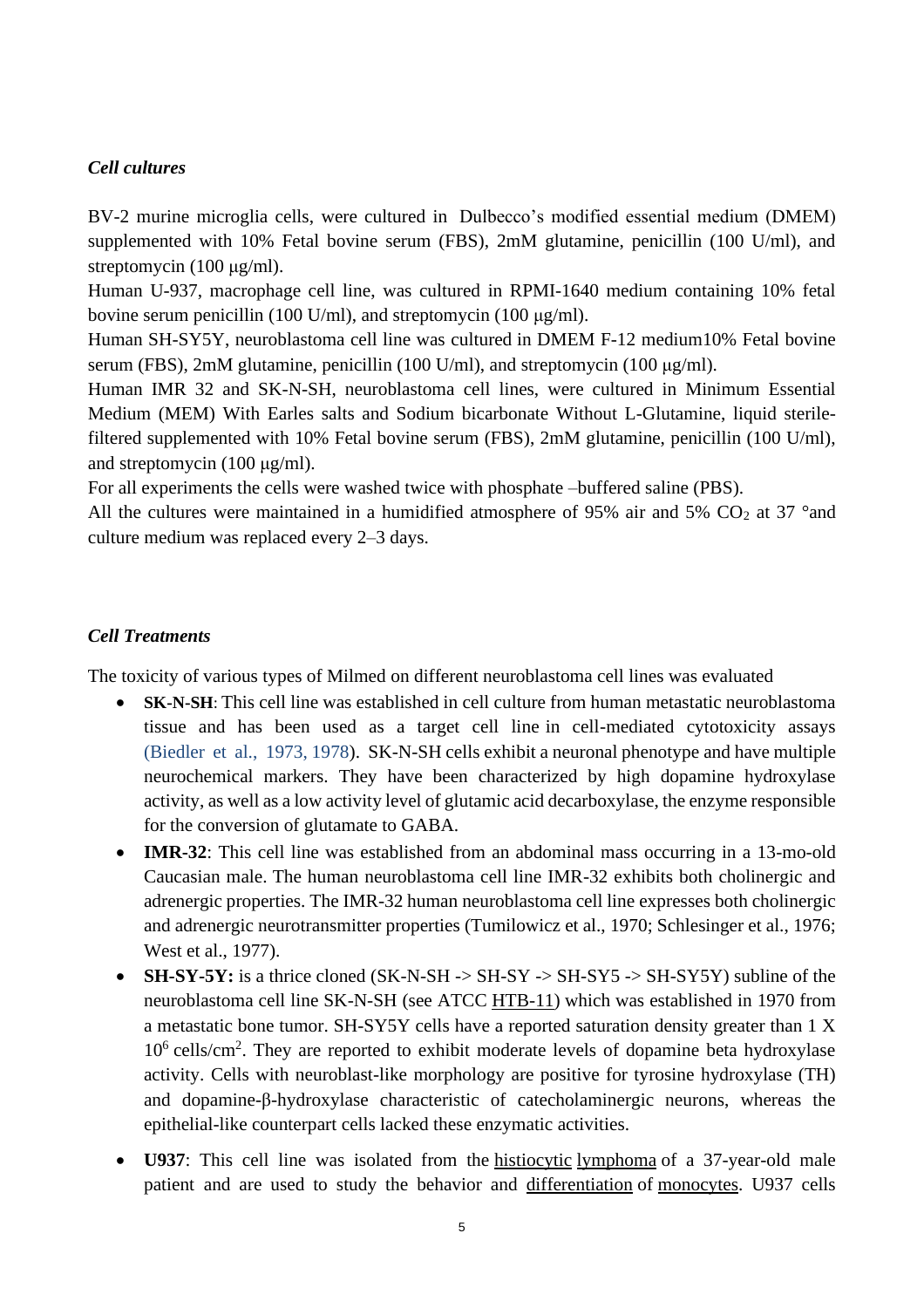mature and differentiate in response to a number of soluble stimuli, adopting the morphology and characteristics of mature [macrophages.](https://en.wikipedia.org/wiki/Macrophage) U937 cells are of the [myeloid](https://en.wikipedia.org/wiki/Myeloid_cell) lineage and so secrete a large number of [cytokines](https://en.wikipedia.org/wiki/Cytokines) and [chemokines](https://en.wikipedia.org/wiki/Chemokines) either constitutively (e.g.  $L_1$  and  $GM$ -[CSF\)](https://en.wikipedia.org/wiki/GM-CSF) or in response to soluble stimuli. TNF $\alpha$  and recombinant GM-CSF independently promote [IL-10](https://en.wikipedia.org/wiki/Interleukin_10) production in U937 cells.

• **BV2:** The BV2 cell line was generated by transduction of neonatal primary microglia with the v-raf/v-myc carrying J2 retrovirus. [\(Blasi et al., 1990\)](https://www.ncbi.nlm.nih.gov/pmc/articles/PMC6087748/#B9).BV2 cells were involved in the inflammatory response in the CNS, cells belonging to the monocyte-macrophage line and responsible for innate immunity in the CNS. Physiologically present in the quiescent state (resting) it can be activated by different signals such as brain traumas or environmental stimuli. In physiological conditions the "resting" microglia shows a highly branched morphology and guarantees the maintenance of brain homeostasis. In neuropathological conditions, on the other hand, it undergoes rapid activation taking an amoeboid form (Kettenmann et al., 2013). Activated microglia can assume two different functional phenotypes: the classically activated, pro-inflammatory type M1 phenotype, and the alternatively activated, anti-inflammatory type M2 phenotype, associated, respectively, with neurotoxic functions, with production of pro-inflammatory cytokines, and to neuroprotective functions, with production of anti-inflammatory cytokines (Peña-Altamira et al., 2017). When microglia is activated, it morphologically transforms and is responsible for regulating brain function and cell survival. However, microglia can become over-activated with overproduction of compounds that at high concentrations can become toxic and cause extensive damage, inducing neurological and neuronal dysfunctions.

In the first experiments BV-2 murine microglia cells described above  $(5x10^3 \text{ cells/well in } 96$ -wells microplate,  $3x10^4$  in 48-wells microplate) were stimulated with *S. cerevisiae* Un-treated, Treated and Frozen strains from Milmed AB for 24,48,72 hours with different concentrations of Milmed AB grown at 28°C or Heat inactivated (grown at 60°C) or Filtered supernatants of Milmed culture. The yeast concentrations used were  $10^7$ ,  $10^5$ ,  $10^3$ ,  $5x10^2$ ,  $10^2$ ,  $0.5x10^2$ .

In the other experiments BV-2 murine microglia cells, U-937 monocytic human cell, SK-N-SH neuroblastoma cells, SH-SY-5Y neuroblastoma cells and IMR 32 neuroblastoma cells were seeded in 48 well plates (cell density of  $3x10^4$  cells/well) and incubated at  $37^{\circ}$ C with different concentrations of treated and untreated yeast grown in different media (Yp G2%, YP Gly 3%, SD G2%) for 24, 48, 72 hrs and compared to control cells. The yeast concentrations used were  $10^7$ ,  $10^5$ ,  $10^3$ ,  $5 \times 10^2$ ,  $10^2$ ,  $0.5x10^2$ .

In the last experiments BV-2 murine microglia cells were seeded in 48 well plates (cell density of  $1x10^6$  cells/well) and incubated at 37°C with  $5x10^2$  treated, untreated and dried yeast grown in Yp G2% media for 72, 96, 120 hrs and compared to control cells.

#### *Trypan Blue exclusion assay*

Cell viability was determined by Trypan-Blue exclusion assay. Trypan-blue (Euroclone, Italy) exclusion assay is a simple and rapid method measuring cell viability that determines the number of viable cells and dead cells. It is based on the principle that live cells with an intact membrane are able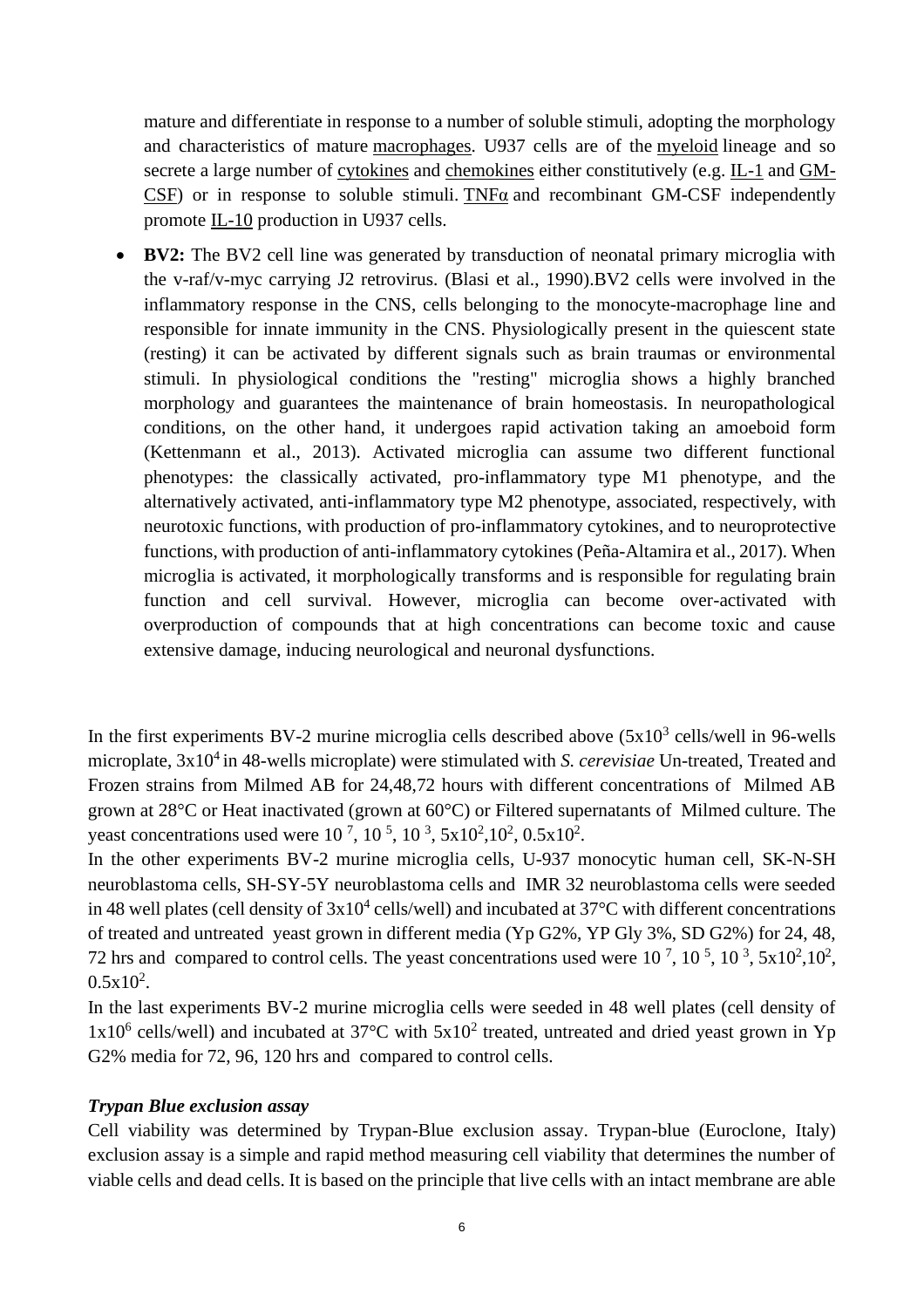to exclude the dye whereas dead cells without an intact membrane take up the dye.  $10 \mu l$  cells suspension were mixed with 10 µl trypan blue solution. After 3 min, cells were observed under a light microscope using Burker's chamber: blue stained cells were considered nonviable.

### *Immunofluorescence microscopy*

BV2 cells grown in chamber-slides, were incubated with Milmed grown in YP 2% Glucose, or YP 3% Glycogen, or SD 2% glucose or SD 3% glycogen, in the presence or in the absence of LPS (10 ng /ml)(Sigma Aldrich, Saint Louis, MO, USA) for 24 h. Cells were subsequently fixed in 4% paraformaldehyde in phosphate-buffered saline (PBS) for 30 min at 25°C, followed by treatment with 0.1 M glycine in PBS for 20 min at 25°C and with 0.1% Triton X-100 in PBS for additional 5 min at 25°C to allow permeabilization. To analyze cytoskeletal actin reorganization, microglial cells were incubated with rhodamine-conjugated phalloidin (TRITC-phalloidin), 1:50 for 45 min at 25°C, or, alternatively with the following primary antibodies: anti-arginase-1 and anti-iNOS were from Cell Signalling (Cell Signaling, Danvers, Massachusetts, United States). The primary antibodies were visualized, after appropriate washing in PBS, using FITC-conjugated goat anti-rabbit Alexa Flour 488 secondary antibody (Invitrogen, Carlsbad, CA, USA). Actin cytoskeleton was visualized using Phalloidin-Tetramethylrhodamine B isothiocyanate (Phalloidin-TRITC), 4' ,6-diamidine-20 phenylindole dihydrochloride (DAPI) were obtained from Sigma-Aldrich (Saint Louis, MO, USA) (1:50) for 45 min at 25°C. Coverslips were finally mounted with mowiol for observation. Fluorescence signal was analyzed by recording stained images using an AxioObserver inverted microscope, equipped with the ApoTome System (Carl Zeiss Inc.).

## *ELISA*

BV-2 murine microglia cells were seeded in 6-well plates (cell density of  $1x10^6$  cells/ml) and incubated with different treatment of treated, untreated, frozen and dried yeast grown in Yp G2 for 24hrs with and without LPS( 20ug/ml, 100ng/ml, 50ng/ml, 20ng/ml and 10ng/ml)( Sigma Aldrich, Saint Louis, MO, USA), and compared to control cells. The yeast concentrations used was  $5x10^2$ . The cell-free supernatant was collected after 24h stimulation with LPS, and IL-1beta, IL-6, IL-18 and TNF-alpha were measured by ELISA kits (Immunological Sciences, Roma, RM,Italy) according to the manufacturer's instructions. The absorbance at 450nm was determined using a microplate reader. (DATA NOT SHOWN: still repeating the assay)

## *Statistical analysis*

All data are expressed as a mean ± standard deviation (SD). One-way analysis of variance (ANOVAs) was performed using GraphPad Prism version 6 (GraphPad Software Inc., San Diego, CA, USA) to assess between-group differences. P value <0.05 was considered statistically significant.

*MTS cell proliferation assay*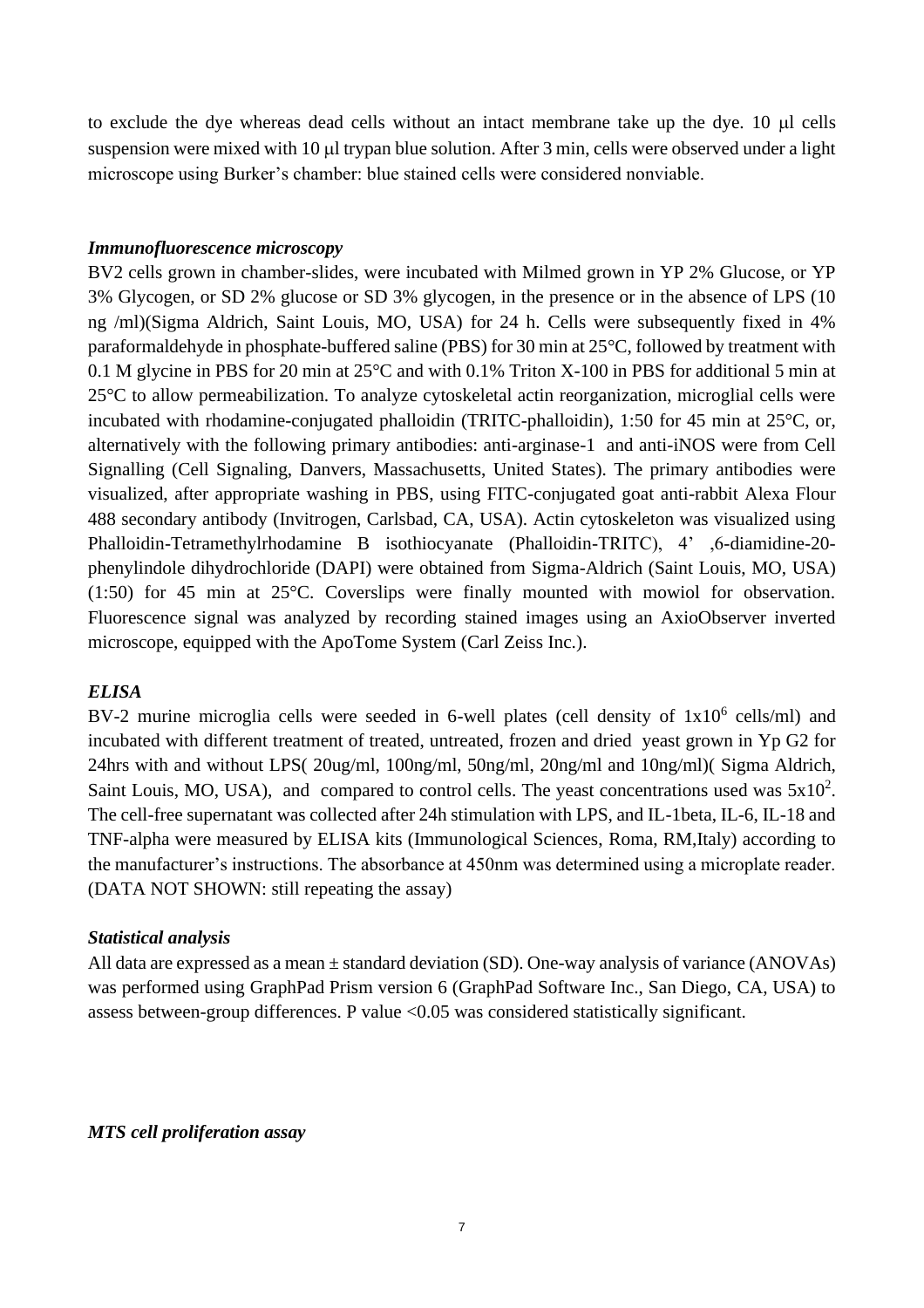The cell viability will be evaluated by using Promega's Cell Titer Aqueous assay with MTS tetrazolium, in which viable cells convert MTS tetrazolium into a formazan-coloured product (OD<sup>490</sup> nm) 5,000 cells/well were seeded in a 96-well plate and incubated for 24, 48, 72 h in the presence or in the absence of different Milmed concentrations, as specified for each experiment. The cell growth was then measured at each time, in order to determine a dose-response curve. Following the manufacturer's instructions, 20 μl of MTS solution were added to 200 μl of culture media and incubated for 2 h at 37 °C and the optical density measured at 492 nm with a multi-well scanning Elisa reader (Tecan, Switzerland). Five independent experiments were performed in triplicate and values calculated by Magellan™ software.



Figure 2. Murine BV2 incubated with treated and untreated Milmed grown at 28°C and 60°C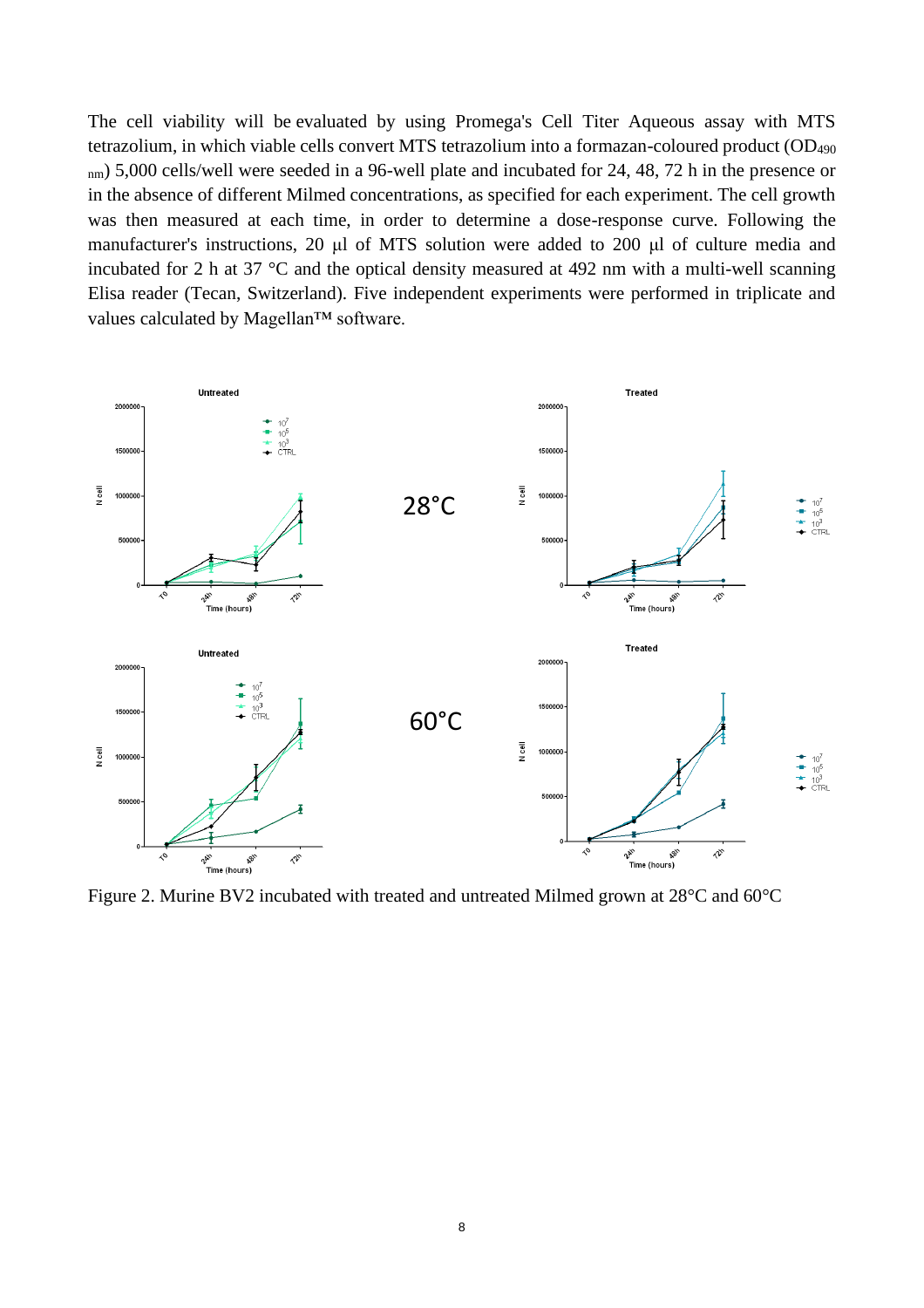

24h **48h** 48h

Figure 3. Yeast was phagocytized by BV2 cells (24 h culture) and disappeared leaving cells very complete (48h culture)



Figure 4. U937 cells incubated with untreated and treated yeast grown at 28°C and 60°C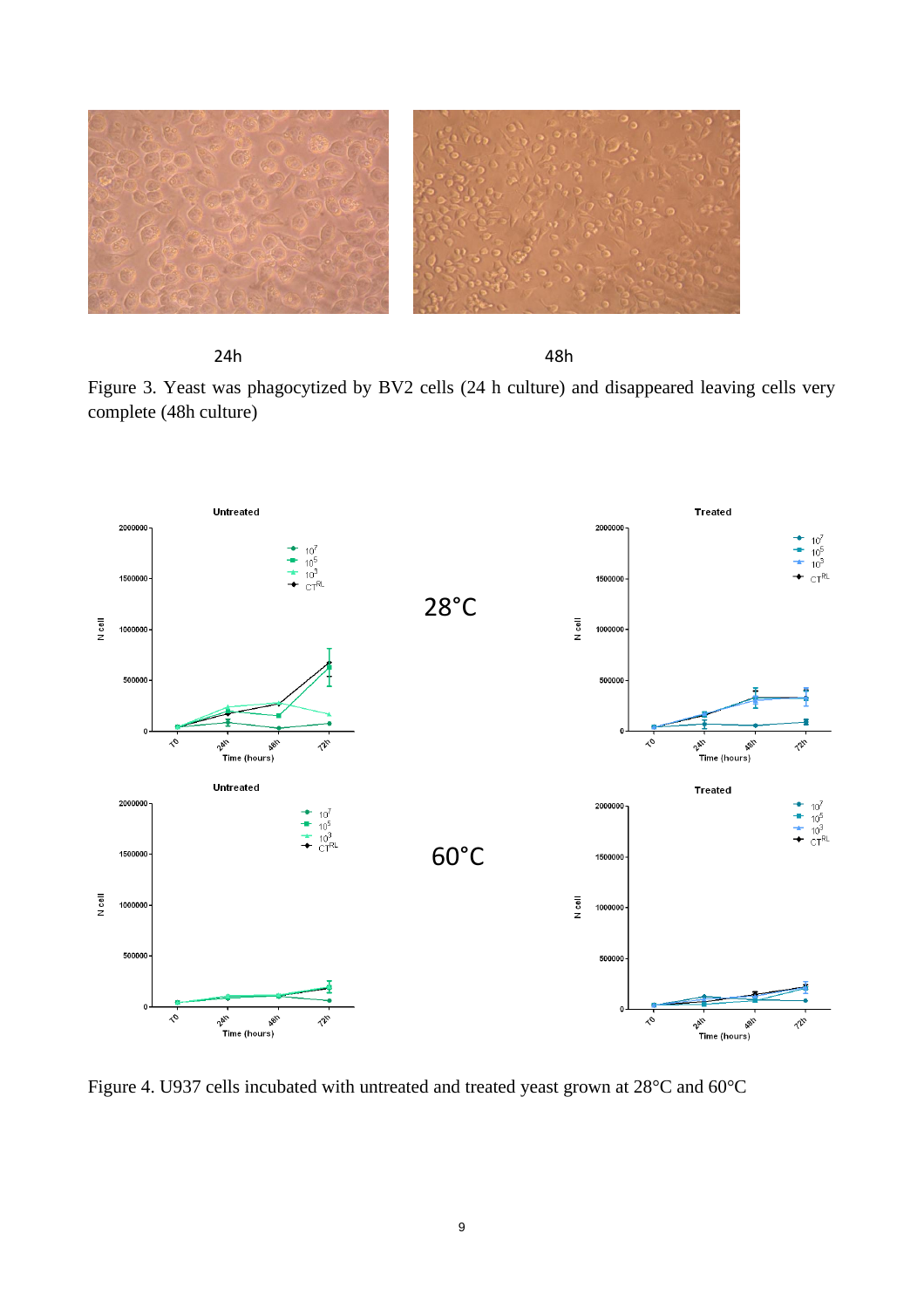

Figure 5. SH-SY-5Y human neuroblastoma cells incubated with untreated and treated yeast grown at 28°C and 60°C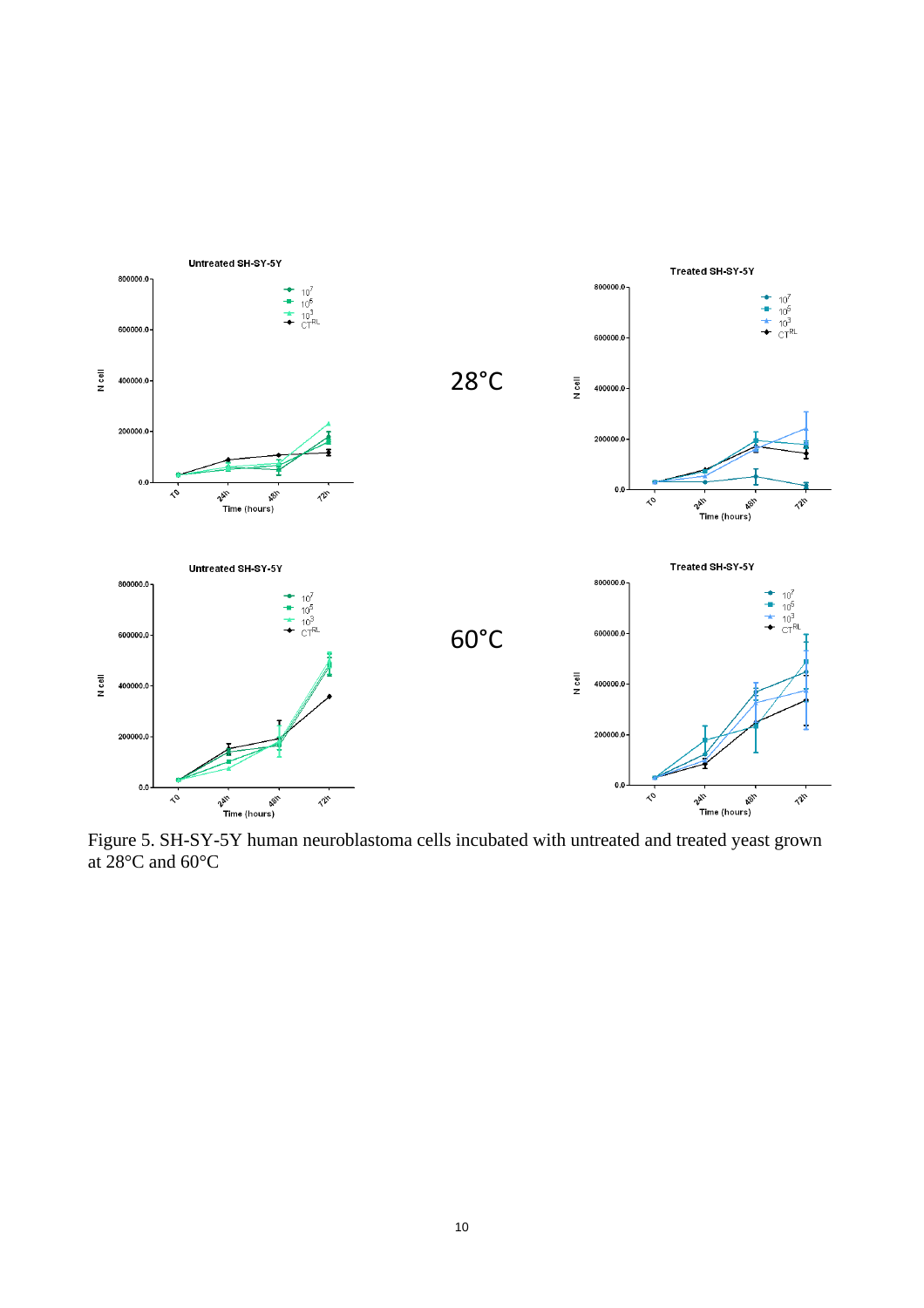

Figure 6. SK-N-SH human neuroblastoma cells incubated with untreated and treated yeast grown at  $28^{\circ}$ C and 60 $^{\circ}$ C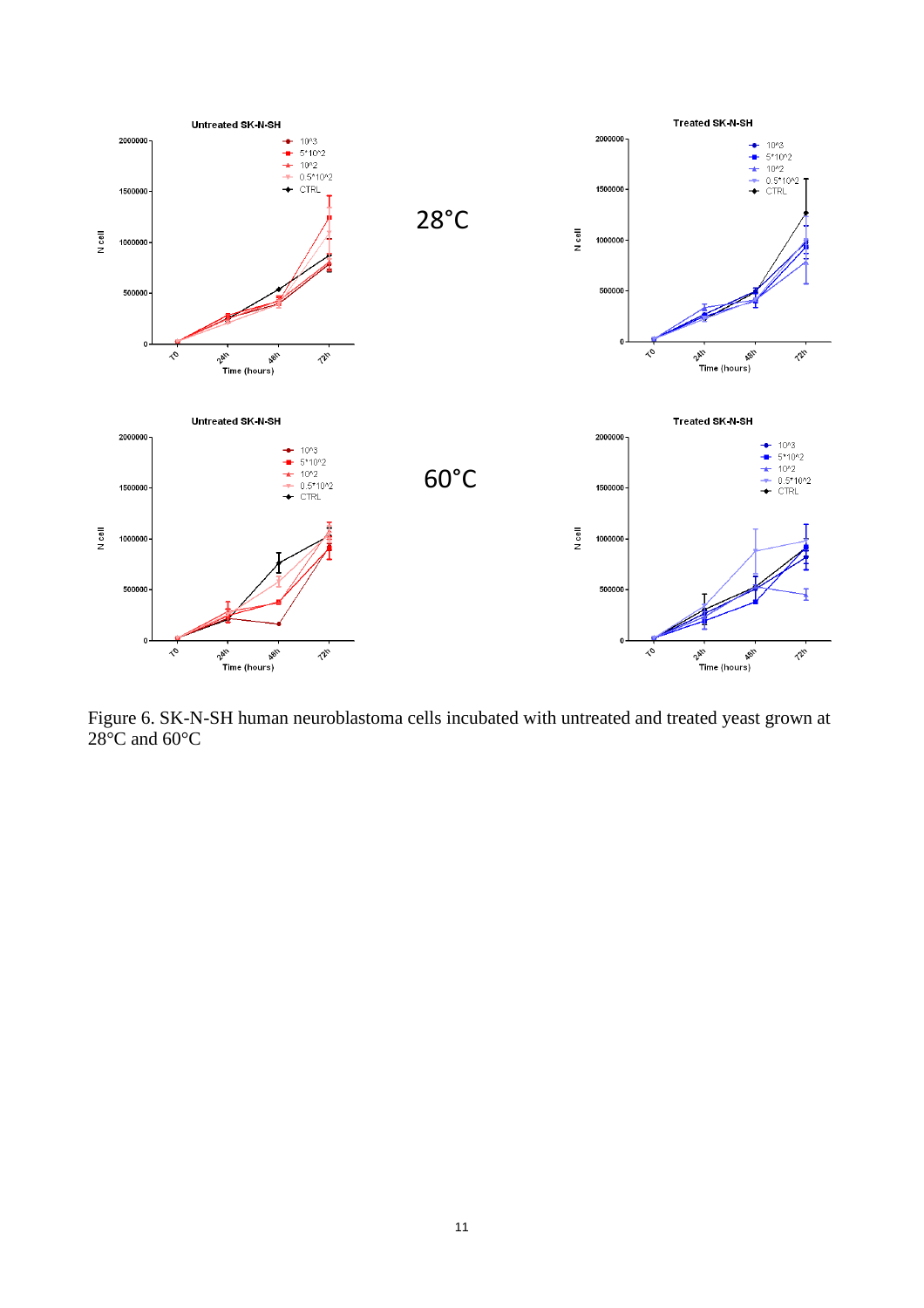

Figure 7. IMR 32 human neuroblastoma cells incubated with untreated and treated yeast grown at 28°C and 60°C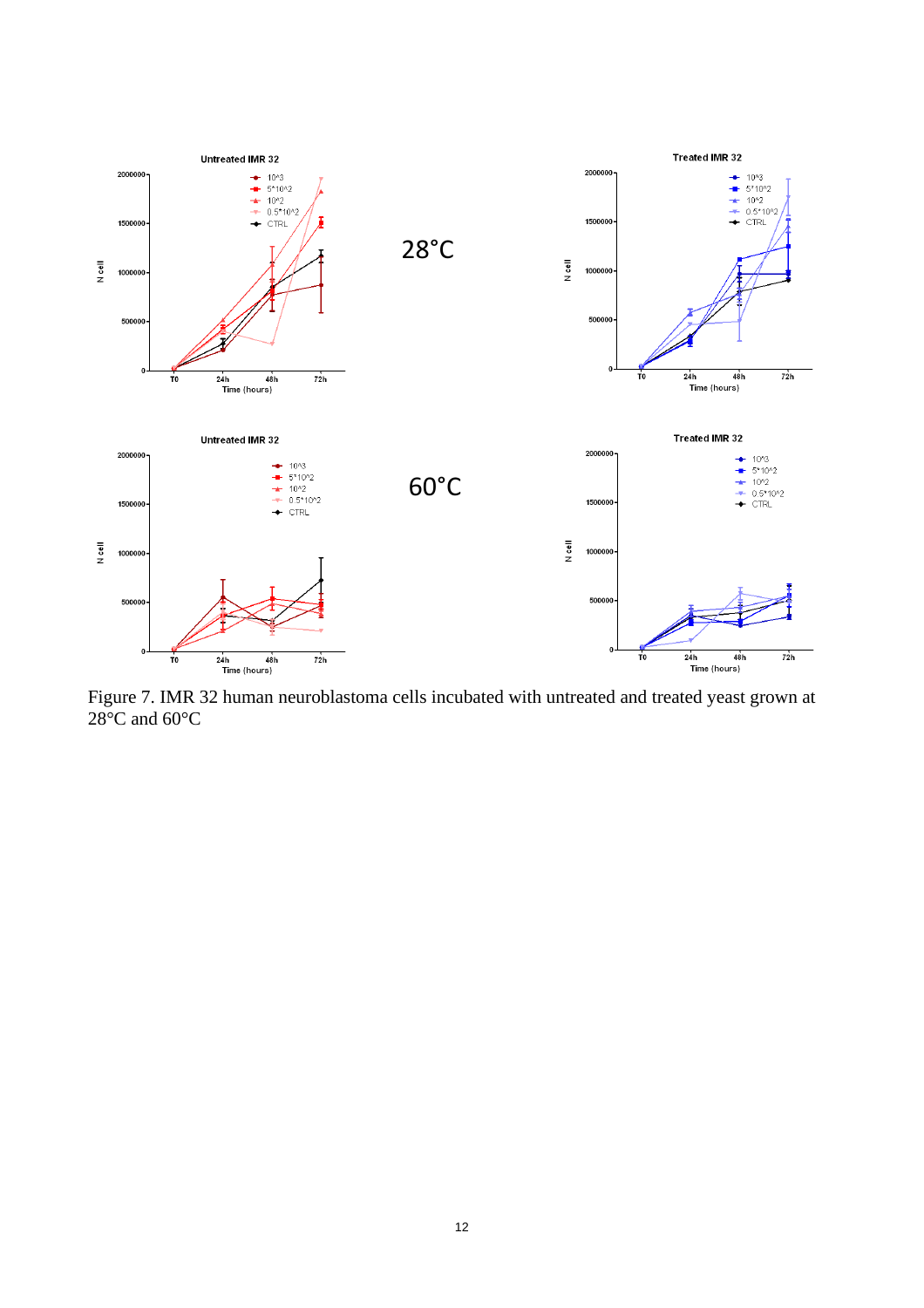



## **RESULTS**

#### *Yeast preparation and growth capability*

To study the ability of yeast to modify cell lines behavior we started testing administration of yeasts alive or not. Yeast cells were grown at  $28^{\circ}$ C under shaking and harvested at exponential phase.  $10^7$ cells were collected and the same amount was inactivated at 60°C for 15 min. Yeast cells viability was verified by incubating both alive and inactivated yeasts at 28°C for 24h on YP solid medium. Fig 1 shows that temperature treatment was able to kill yeasts compared to untreated cells.

In Fig. 9, the effects of yeast added at different concentrations and grown in different conditions are shown. We studied the metabolic characteristic of Milmed yeasts with the perspective to analyze a possible effect of differential metabolic yields on cell lines growth. Yeast growth capability was tested in rich medium YP (Yeast, Peptone) containing all metabolite needed for yeast viability and in SD medium (Synthetic Defined without amino acids) containing only ammonium sulphate as nitrogen base, in which yeast is forced to activate anabolic pathways for amino acids synthesis. Moreover, we supplemented both YP and SD with glucose 2%, which allows only fermentation, or glycerol 3%, a respiratory carbon source, to analyze yeast catabolic properties. We grew cells at 28°C and 37°C and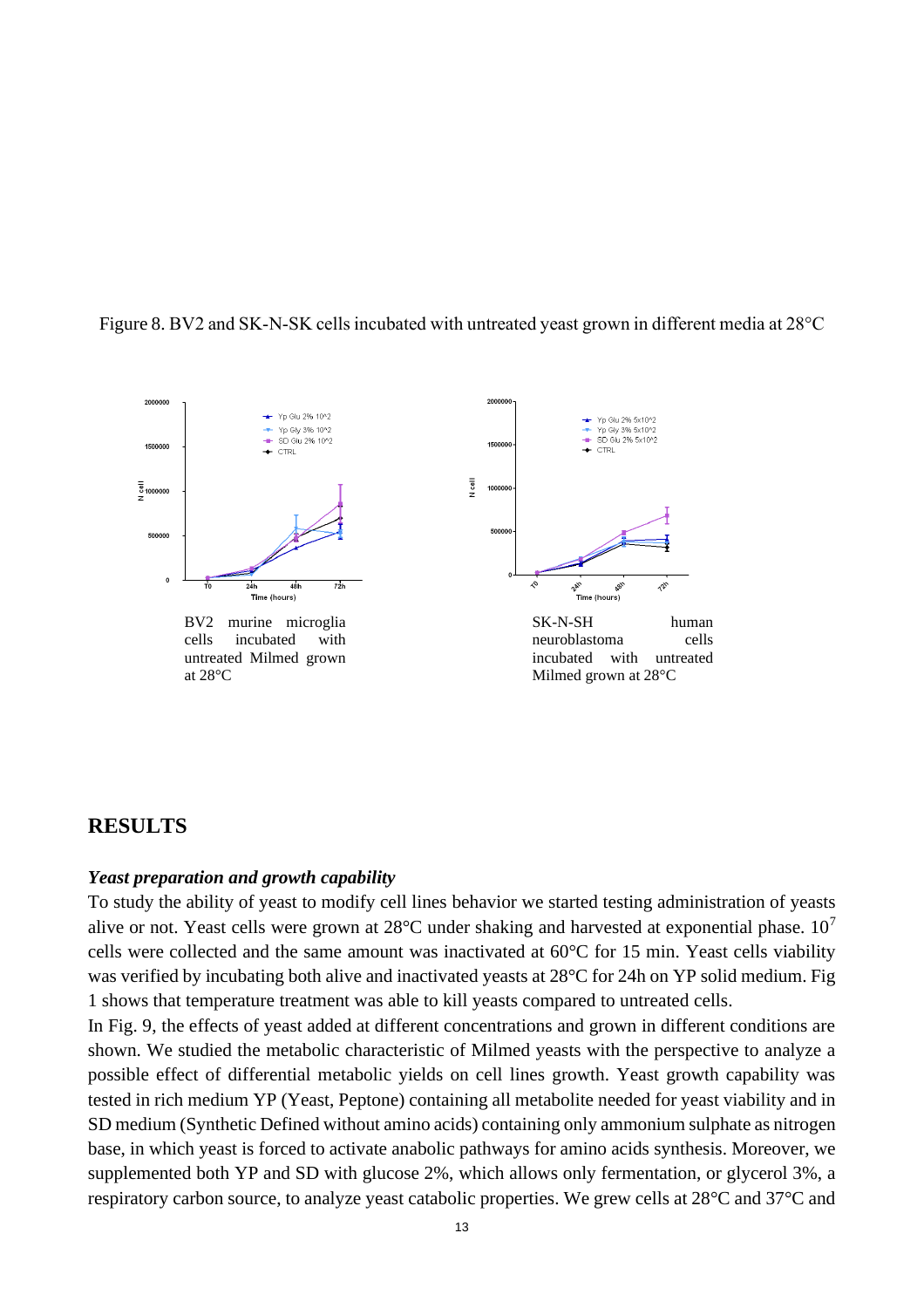we found that at 37°C yeast cells were not able to grow, indicating that human body temperature do not allow yeast replication. In YP gly-3% the growth was slower compared to YP glu-2%, as expected for brewer's yeast. In SD glu-2% yeast growth was slow but efficient, while in SD gly-3% yeast was not able to growth. Yeast grown in SD medium was able to increase human neuroblastoma cell growth.



Figure 9. The effects of yeast added at different concentrations and grown in different conditions areshown.

**NT= UNTREATED YEAST T= TREATED YEAST**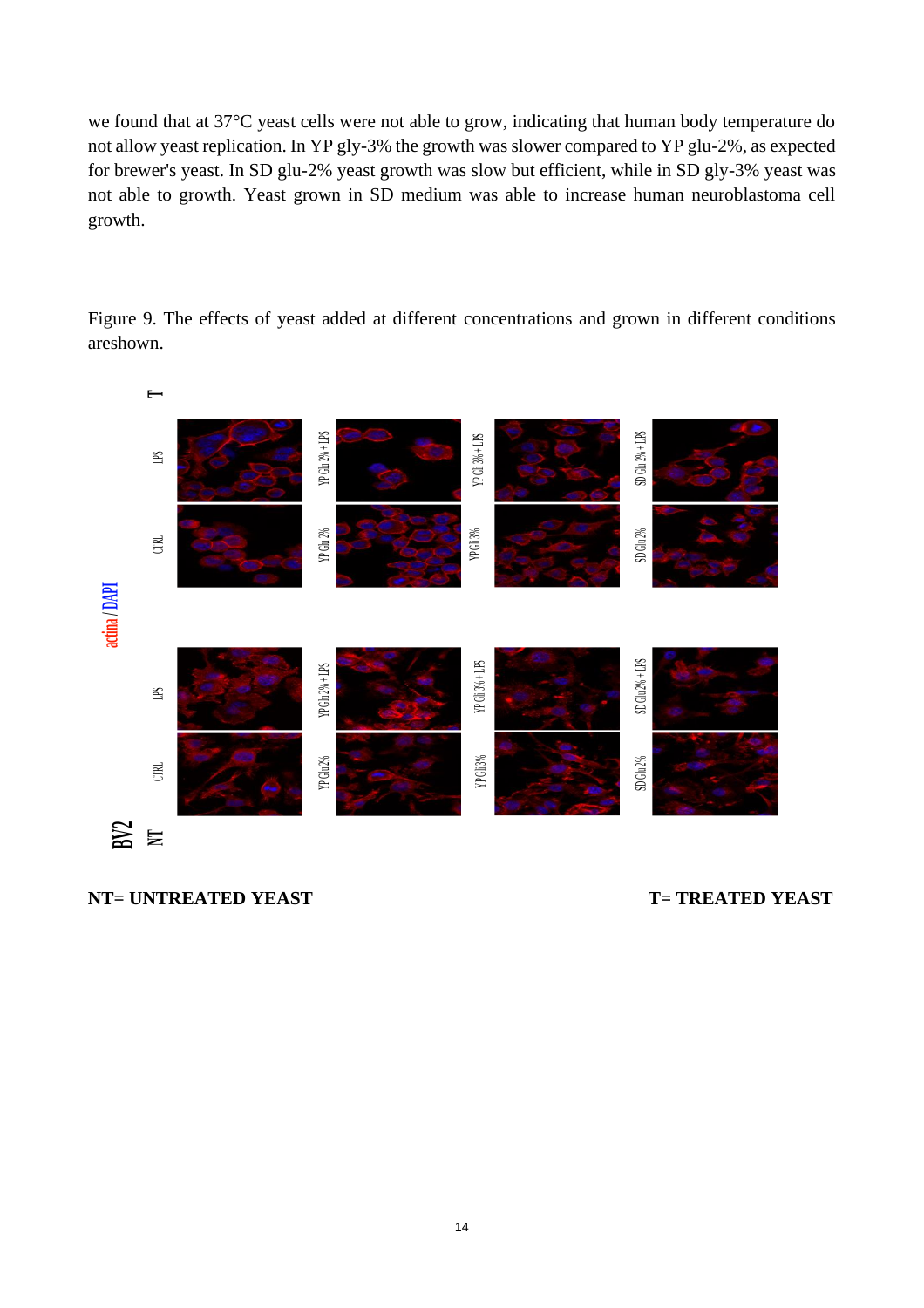

Figure10. BV2 cells incubated with untreated Milmed (NT) or treated Milmed (T) grown in different metabolic media: Expression of arginase-1 (M2 or anti-inflammatory macrophages marker) was analyzed by immunofluorescence . Nuclei were counterstained with DAPI (blue colour).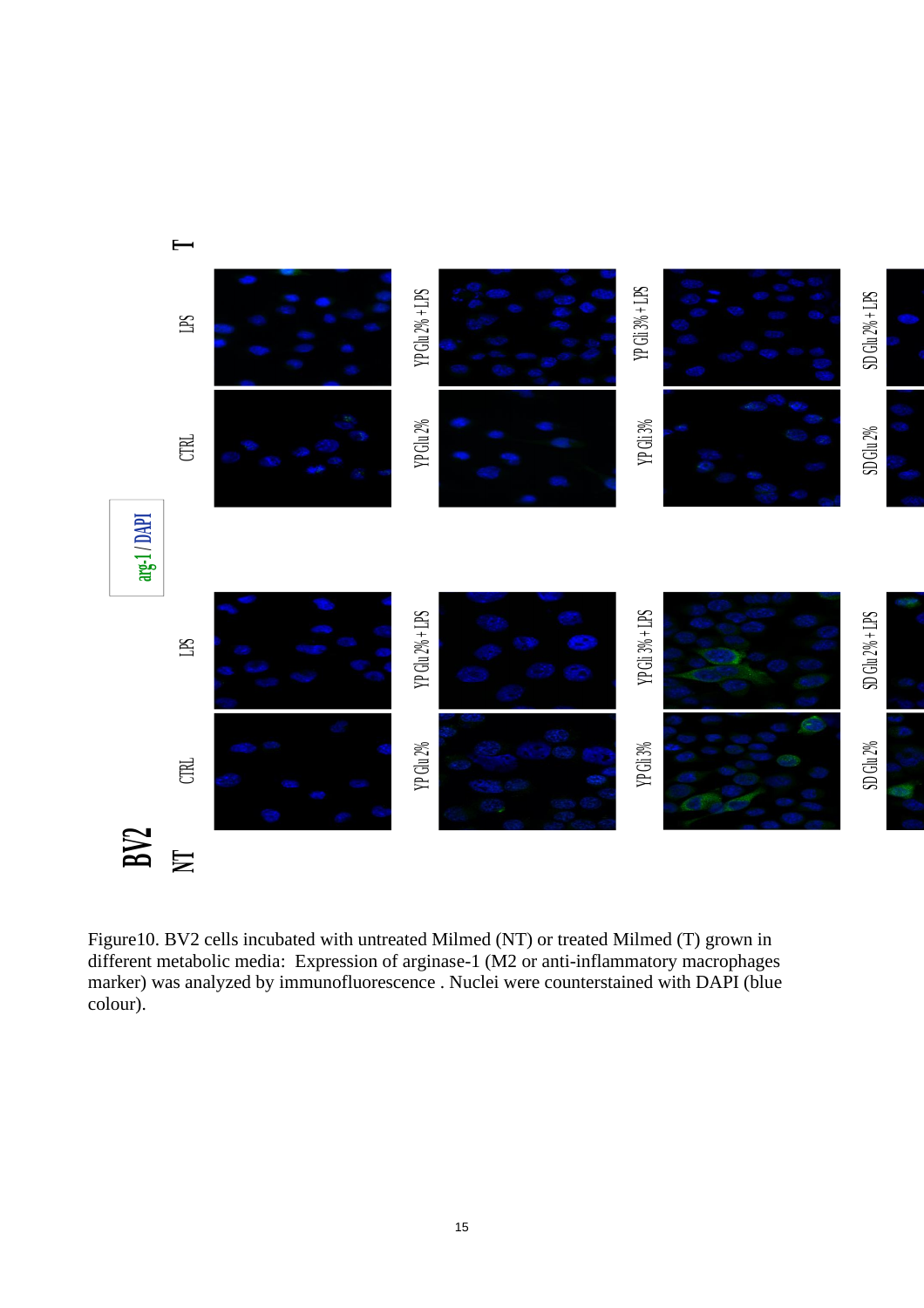

Figure 11. BV2 cells were incubated with untreated Milmed (NT) or treated Milmed (T) grown in different media in order to see if yeast metabolic products may have different effects on microglia cells. iNOS expression (marker of M1 or pro-inflammatory macrophages) was analyzed by immunofluorescence. Nuclei were stained with DAPI.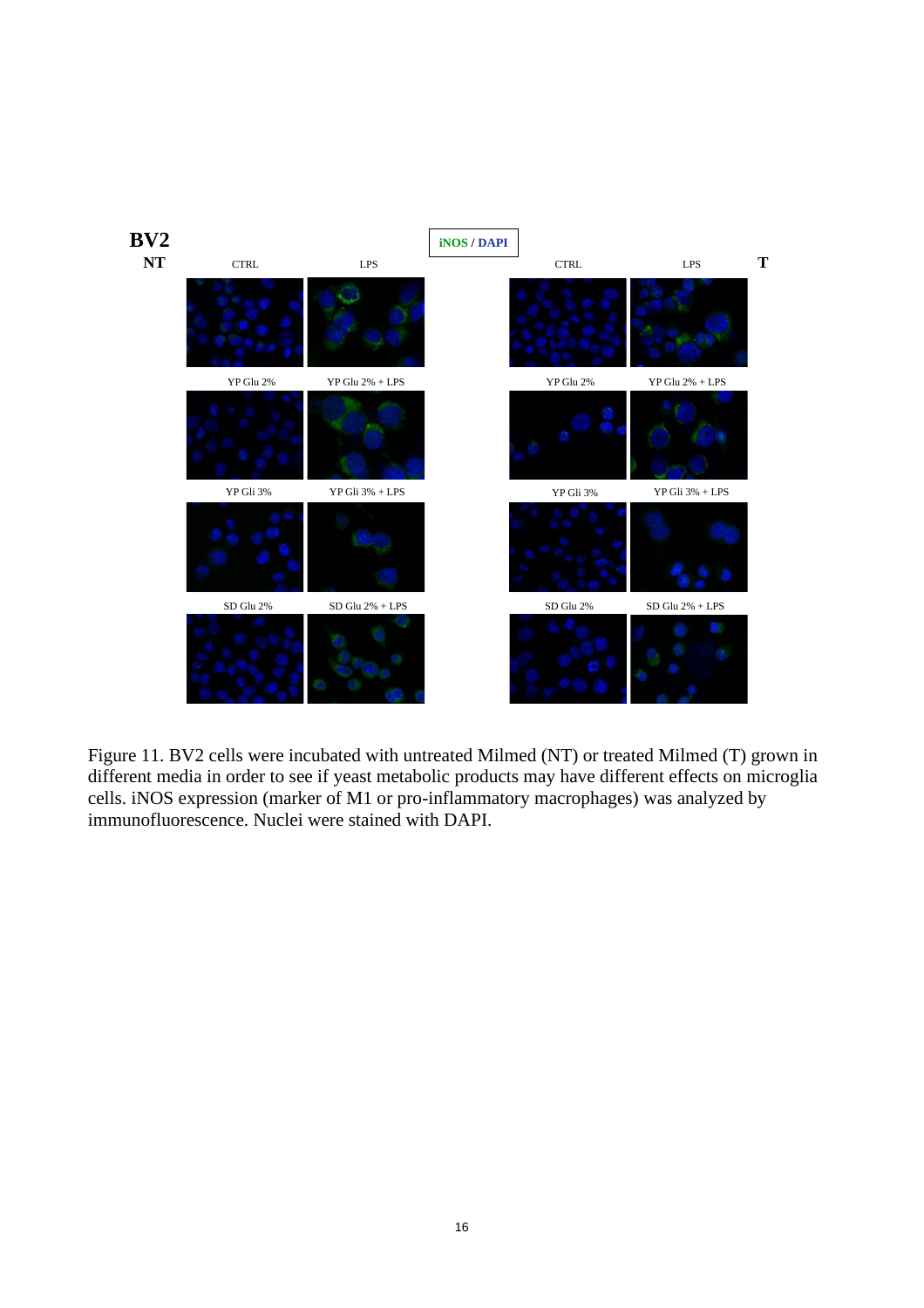## **RESULTS**

#### *Yeast preparation and growth capability*

To study the ability of yeast to modify cell lines behavior we started testing administration of yeasts alive or not. Yeast cells were grown at  $28^{\circ}$ C under shaking and harvested at exponential phase.  $10^7$ cells were collected and the same amount was inactivated at 60°C for 15 min. Yeast cells viability was verified by incubating both alive and inactivated yeasts at 28°C for 24h on YP solid medium. Fig 1 shows that temperature treatment was able to kill yeasts compared to untreated cells.

In order to ascertain yeast-driven functional effects on microglial cells we performed some immunofluorescence experiments aimed at evaluating any effects on cytoskeleton, since the cytoskeletal rearrangement corresponds to phenotypic and functional modifications associated with migration and other functional processes. In Fig. 9 the effects of yeast added at different concentrations and grown in different conditions are shown. We studied the metabolic characteristic of Milmed yeasts with the perspective to analyze a possible effect of differential metabolic yields on cell lines growth. Yeast growth capability was tested in rich medium YP (Yeast, Peptone) containing all metabolite needed for yeast viability and in SD medium (Synthetic Defined without amino acids) containing only ammonium sulphate as nitrogen base, in which yeast is forced to activate anabolic pathways for amino acids synthesis. Moreover, we supplemented both YP and SD with glucose 2%, which allows only fermentation, or glycerol 3%, a respiratory carbon source, to analyze yeast catabolic properties. We grew cells at 28°C and 37°C and we found that at 37°C yeast cells were not able to grow, indicating that human body temperature do not allow yeast replication. In YP gly-3% the growth was slower compared to YP glu-2%, as expected for brewer's yeast. In SD glu-2% yeast growth was slow but efficient, while in SD gly-3% yeast was not able to growth. Yeast grown in SD medium was able to increase human neuroblastoma cell growth.

In the case of untreated Milmed (left panel) the cell shape is conserved after the addition of the yeast, and many cells bearing cytoplasmic elongations are observed. If LPS, a powerful pro-inflammatory stimulus, is added to the cultures, cells become enlarged and round. It is well known that quiescent cells have a ramified spindle-like phenotype, whereas pro-inflammatory cells become round and acquire an amoeboid phenotype. Moreover, in the absence of LPS actin cytoskeleton is mainly organized in filopodia, whereas LPS seems to induce actin depolymerization. Thus, the presence of yeast seems to maintain the resting phenotype. Fig.10 shows the expression of arginase-1 a biomarker of anti-inflammatory macrophage phenotype. Samples incubated with the untreated yeast and those incubated with the treated yeast, under different growth conditions, do not show the arginase labeling. The only differences are appreciated in the samples incubated with untreated yeast grown in YP Gly 3% or SD Glu 2%, as also in the corresponding ones in the presence of LPS (left panel), where some cells are labelled with anti-arginase. In these cells the fluorescence signal appears to be dotted and localized in the cytoplasm, indicating an anti-inflammatory response of the cells in these conditions. Fig. 11 shows the expression of iNOS, a marker of M1 polarized cells. BV-2 incubated with yeast treated or not under different growth conditions, do not show iNOS labeling. Samples treated in the same way in the presence of LPS, display iNOS, with the exception of the cells incubated with the treated yeast grown in YP 3% GLY with LPS. These observations indicate that in the microglia cells LPS induces an inflammatory response in basically all the conditions examined.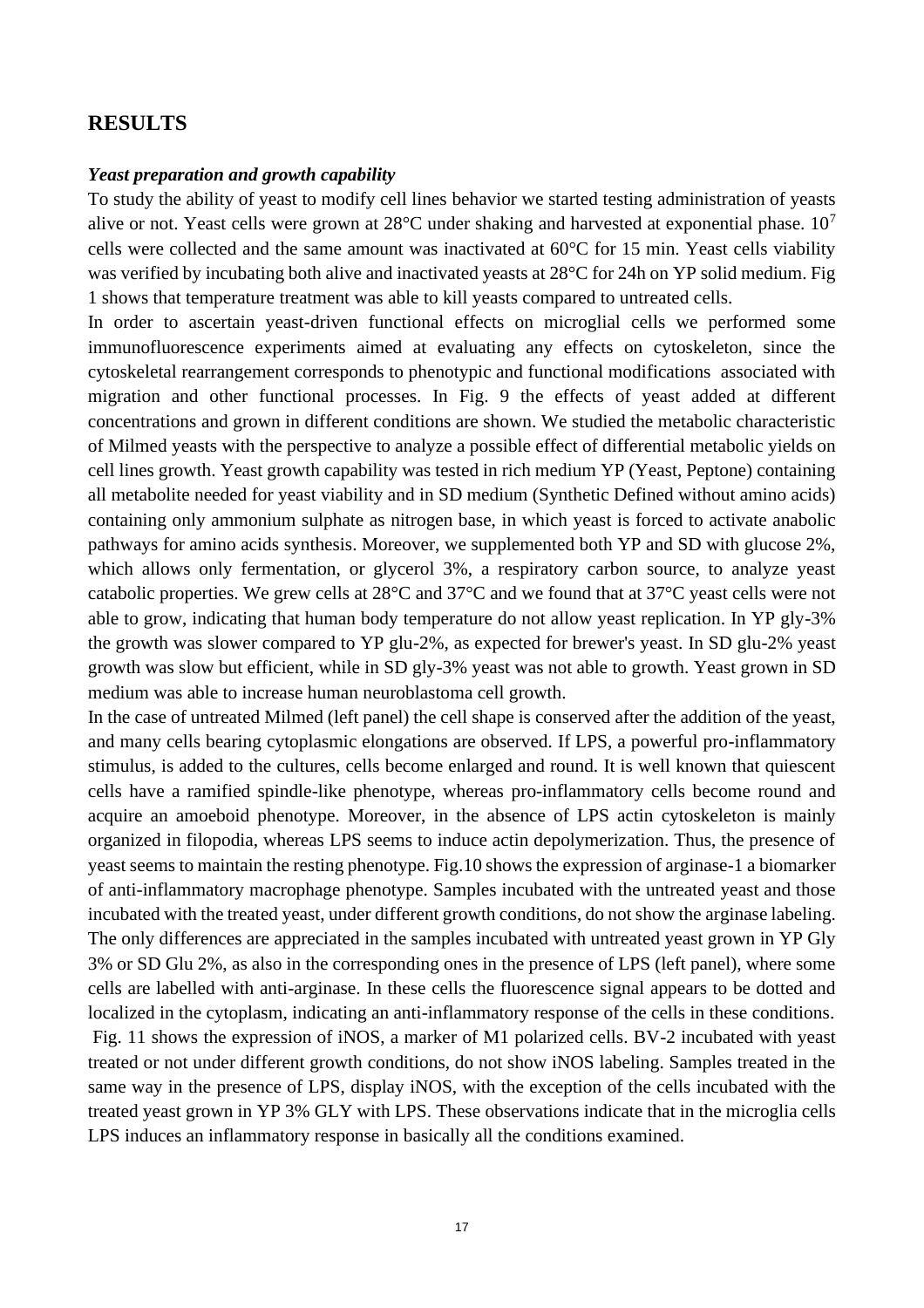We carried out some experiments in order to obtain a dose-response curve to ascertain if Saccharomyces Cerevisiae yeast may produce any toxicity to the cultures, depending on its concentration. As shown in Fig. 2, no toxicity was observed by Trypan blue staining on BV2 microglia cell cultures incubated with a concentration to  $10^5$ . The  $10^7$  concentration was discarded since it showed to be toxic probably because yeast cells were completely consuming the nutritional elements necessary for the trophism of microglial cells. The addition of yeast at a concentration of 10<sup>5</sup> to the cultures did not alter functional properties of these phagocytic cells: as shown in Fig. 3 cells took up the yeast and after 48 hrs the yeast was completely phagocytized and cells appeared very happy. The same treatment was repeated with yeast grown at 60°C and with Treated yeast

Overlapping results were obtained repeating these treatments with the human monocytic cell line U937 (Fig. 4). We then added the same concentrations of yeast to human neuroblastoma cell line SH-SY-5Y (Fig. 5). The results obtained seemed to indicate a proliferative effect on these cells with concentrations equal to or less than  $10<sup>5</sup>$ . Because of this we repeated the treatment using lower yeast concentrations. (Fig. 6). Yeast added to different human neuroblastoma cell lines produced no toxicity, stimulating on the contrary cell proliferation (Fig.7 and Fig. 8).

Dry Milmed yeast does not show significant differences compared to the Milmed yeast for 24, in fact the counts after 24h show no cytotoxic effects even if the number of cells turns out to be slightly lower than that of the untreated cells (ctrl). All this is confirmed by microscopic photos, but at later times (72h, 96h and 120h) the dry Milmed yeast shows an exponential growth that negatively affects cell viability, that means that yeast is growing so fast that it withdraws all nutrients for its own growth, probably subtracting all nutrients to cells.

#### **Discussion**

Our results suggest that Milmed yeast does not produce cytotoxic effects neither on microglia cells nor on cells of neuronal origin. Microglia phagocytize yeast in the first 24 hrs being not apparently affected by this process, even in view of the fact that, as shown by our results, yeasts at 37°C, while retaining their vitality, are not able to replicate. Much interest has to be focused on the results obtained with Milmed yeast grown in different metabolic medium, added to human neuroblastoma cell lines: yeast has a trophic activity with best results at a concentration of  $10<sup>3</sup>$  yeast cells/well and striking results are obtained with yeast grown in nutrient deprivation conditions. In such conditions (Van Dijck et al., 1995) yeast accumulates trehalose, a disaccharide acting as a molecular chaperone, involved in refolding of partially denatured proteins (Singer and Lindquist, 1998). Trehalose seems to play a key role in neuroprotection mechanisms, perhaps through the regulation of autophagy as suggested in a recent review (Lee et al., 2018). Previous studies have shown that dietary polysaccharides derived from yeast may improve cognition and well-being in middle-aged adults (Best et al., 2010); extend lifespan in Caenorhabditis elegance (Seo et al., 2018); partially recover mouse models with neurologic defects (Nelson et al., 2013). In a MPTP mouse model of Parkinson's disease, trehalose counteracted dopamine level decrease in the corpus striatum (Sarkar et al., 2014). The bulk of studies on neurodegenerative diseases animal models showed that after trehalose supplies animals lived longer with reduced neuropathology (Lee et al., 2018).

Moreover, trehalose was shown to down-regulate the production of pro-inflammatory cytokines in LPS-stimulated microglial cells (Bussi et al., 2017).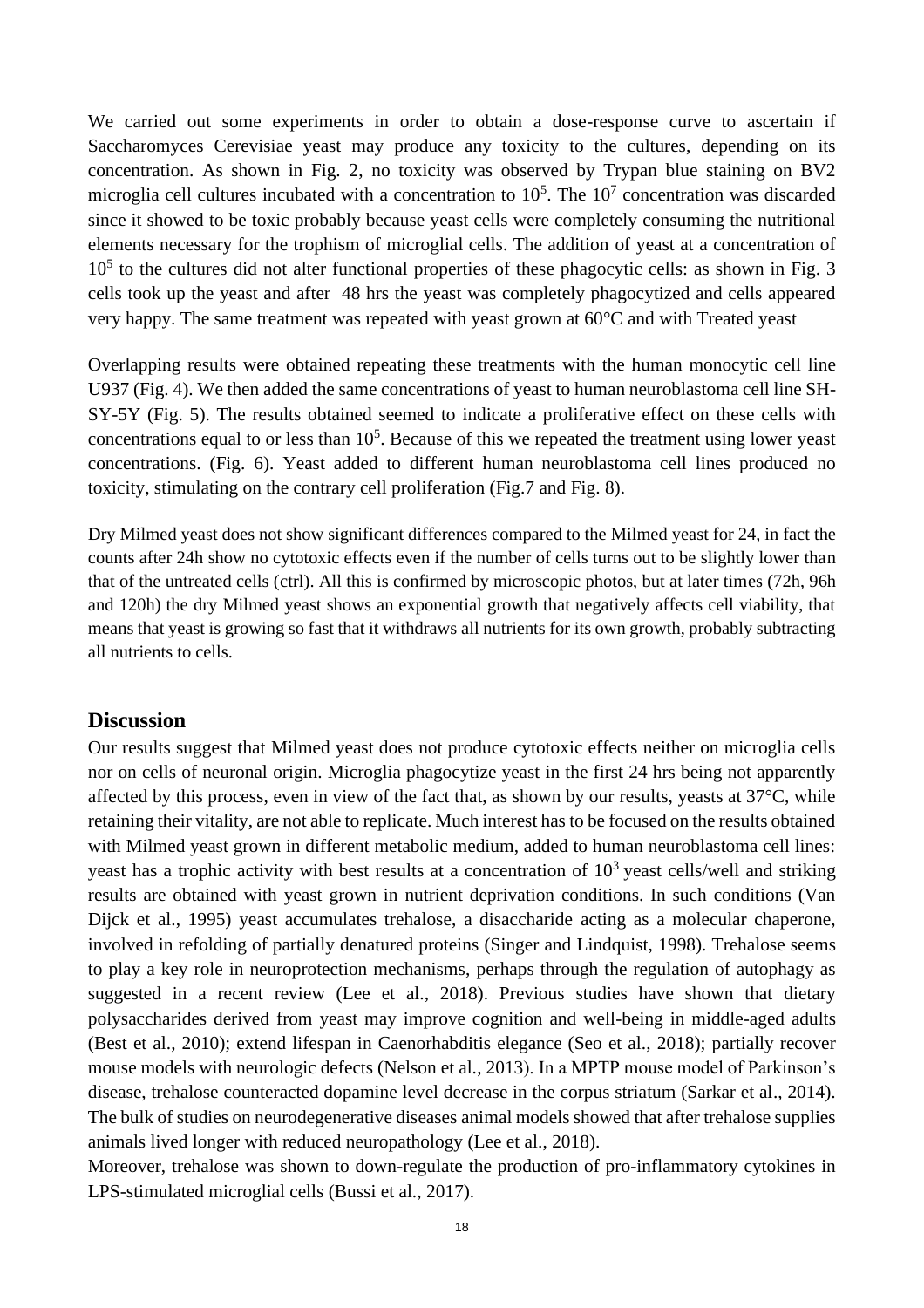Our results show that yeast added in the presence of pro-inflammatory agent, i.e. LPS, seems to extinguish the effect of the pro-inflammatory trigger, at least partially. Microglia cells partly reacquire an elongated form, losing some phyllopodia, and decrease the expression of iNOS; at the same time the addition of Milmed seems to stimulate the expression of arginase-1 which, competing for the iNOS substrate, would decrease its activity, polarizing microglia to the non-classical activated M2 (anti-inflammatory) phenotype. Upon activation, microglia also undergoes dramatic morphologic changes, from resting ramified shape into activated amoeboid morphology (Block et al., 2007). We showed the ability of Milmed yeast to remodels LPS-stimulated microglia to acquire the branched spindle-like morphology characteristic of quiescent unstimulated cells.

Much interest is focused on the relations between diet and epigenetic modifications that may have relevant impact on resilience against environmental stimuli, promoting or on the contrary inhibiting the development of diseases, especially the chronic-degenerative ones.

It is now known that the genome accessibility and stability depends on epigenetic mechanisms that do not alter the DNA sequence, but dynamically modulate gene transcription.

All epigenetic mechanisms, as the activity of enzymes and proteins that modify the chromatin structure, are influenced by external signals. Thus, lifestyle, including eating habits and exercise, can influence genome transcription and stability and can be inherited from one generation to the next.

Among the most important molecular mechanisms of epigenetic regulation there is post-translational modification of histones tails which produce several effects on gene expression (for example acetylation, methylation, phosphorylation, ubiquitynation).Several studies dealing with caloric restriction and lifespan lead to the identification in the yeast Saccharomyces Cerevisiae of a protein with deacetylase activity  $NAD + dependent$  able to deacetylate histone proteins and different transcription factors; it was called SIR2 (Silent Information Regulator 2) as it is able to silence some genes located near telomeres and behaves as a pro-longevity factor. It is considered the progenitor of the sirtuin family, histone-deacetylases that are involved in the regulation of the replicative lifespan: in fact, its deletion involves a decrease of the replicative lifespan. Moreover, it has been implicated in the mechanisms underlying the lengthening of the lifespan following caloric restriction, not only in yeast, but also in higher eukaryotes (Wierman and Smith, 2014: Chen et al., 2015). As a matter of fact sirtuins have been claimed as putative therapeutic targets for many human diseases, including metabolic and age-dependent neurological disorders (Maxwell et al, 2011).

Immunofluorescence experiments show that Milmed added to microglia cells induce morphological changes linked to actin cytoskeleton remodeling. It is known that actin cytoskeleton dynamics shape microglia effector functions (Uhlemann et al., 2016) since it has a fundamental role in various cellular processes such as migration, morphogenesis, cytokinesis, endocytosis and phagocytosis (Tojkander et al., 2012). Furthermore, actin polymerization, depolymerization and branching drive dendritic spine morphogenesis exert effects upon neuronal cells maintaining long-term memory (Basu and Lamprecht, 2018).

Acknowledgement. We are grateful to RoseMary Erixon for expert assistance.

#### References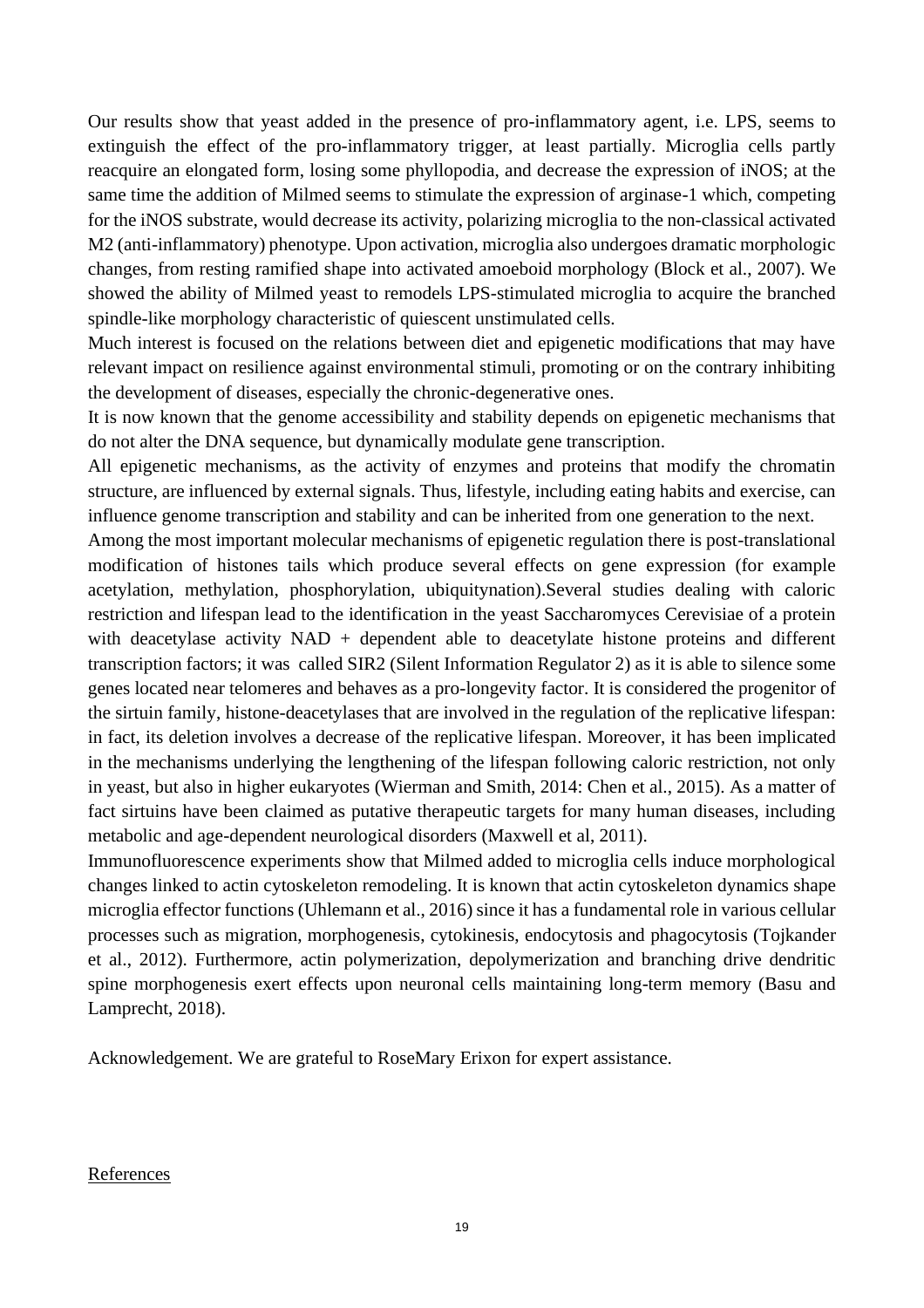Basu S, Lamprecht R (2018) [The Role of Actin Cytoskeleton in Dendritic Spines](https://www.ncbi.nlm.nih.gov/pubmed/29765302) in the Maintenance [of Long-Term Memory.](https://www.ncbi.nlm.nih.gov/pubmed/29765302) Front Mol Neurosci. 11:143. doi: 10.3389/fnmol.2018.00143.

Baurhoo B, Ferket P, Ashwell CM, de Oliviera J, Zhao X. (2012) Cell walls of Saccharomyces cerevisiae differentially modulated innate immunity and glucose metabolism during late systemic inflammation. PLoS One. 2012;7.

Best T, Kemps E, Bryan J (2010). Saccharide Effects on Cognition and Well-Being in Middle-Aged Adults: A Randomized Controlled Trial, Developmental Neuropsychology, 35:1, 66-80, DOI: 10.1080/87565640903325709

Biedler J, Albrecht A. M, Spengler B. A. (1978). Biochemical and karyological properties of cells resistant to the quinazoline antifolate, methasquin. *European Journal of Cancer (1965), 14*(1), 41,47- 45,49.

Biedler, J., Helson, L.,Spengler, B. (1973). Morphology and growth, tumorigenicity, and cytogenetics of human neuroblastoma cells in continuous culture. *Cancer Research, 33*(11), 2643-2652.

Blasi E, Barluzzi R, Bocchini V, Mazzolla, R,Bistoni F. (1990). Immortalization of murine microglial cells by a v- raf / v- myc carrying retrovirus. Journal of Neuroimmunology, 27(2-3), 229-237

Bussi C, Peralta Ramos JM, Arroyo DS, Gaviglio EA, Gallea JI, Wang JM, Celej MS, Iribarren P (2017) [Autophagy down regulates pro-inflammatory mediators in BV2 microglial cells and rescues](https://www.ncbi.nlm.nih.gov/pubmed/28256519)  [both LPS and alpha-synuclein induced neuronal cell death.](https://www.ncbi.nlm.nih.gov/pubmed/28256519) Sci Rep. 7:43153. doi: 10.1038/srep43153.

Chen YX, Zhang M, Cai Y, Zhao Q, Dai W (2015) [The Sirt1 activator SRT1720 attenuates](https://www.ncbi.nlm.nih.gov/pubmed/26296466)  angiotensin II-induced atherosclerosis in apo $E<sup>-/-</sup>$  mice through inhibiting vascular inflammatory [response.](https://www.ncbi.nlm.nih.gov/pubmed/26296466) Biochem Biophys Res Commun. 465(4):732-8. doi: 10.1016/j.bbrc.2015.08.066.

Cherry JD, Olschowka JA, O'Banion MK (2014) [Neuroinflammation and M2 microglia: the good,](https://www.ncbi.nlm.nih.gov/pubmed/24889886)  [the bad, and the inflamed.](https://www.ncbi.nlm.nih.gov/pubmed/24889886) J Neuroinflammation. 11:98. doi: 10.1186/1742-2094-11-98.

Cosín-Tomàs M, Senserrich J, Arumí-Planas M, Alquézar C, Pallàs M, Martín-Requero Á, Suñol C, Kaliman P, Sanfeliu C (2019) [Role of Resveratrol and Selenium on Oxidative Stress and Expression](https://www.ncbi.nlm.nih.gov/pubmed/31370365)  of Antioxidant and Anti-Aging [Genes in Immortalized Lymphocytes from Alzheimer's Disease](https://www.ncbi.nlm.nih.gov/pubmed/31370365)  [Patients.](https://www.ncbi.nlm.nih.gov/pubmed/31370365) Nutrients. 11(8). pii: E1764. doi: 10.3390/nu11081764.

Fotuhi M, Hachinski V, Whitehouse PJ. Changing perspectives regarding late-life dementia. Nat Rev Neurol. 2009;5:649-58.

Hoving LR, van der Zande HJP, Pronk A, Guigas B, Willems van Dijk K, vanHarmelen V. Dietary yeast-derived mannan oligosaccharides have immune-modulatory properties but do not improve high fat diet-induced obesity and glucose intolerance. PLoS One. 2018 May 3;13(5):e0196165).

Jentsch M (2007) Top-fermented beer specialities in focus. Brauwelt Int 5: 332–334.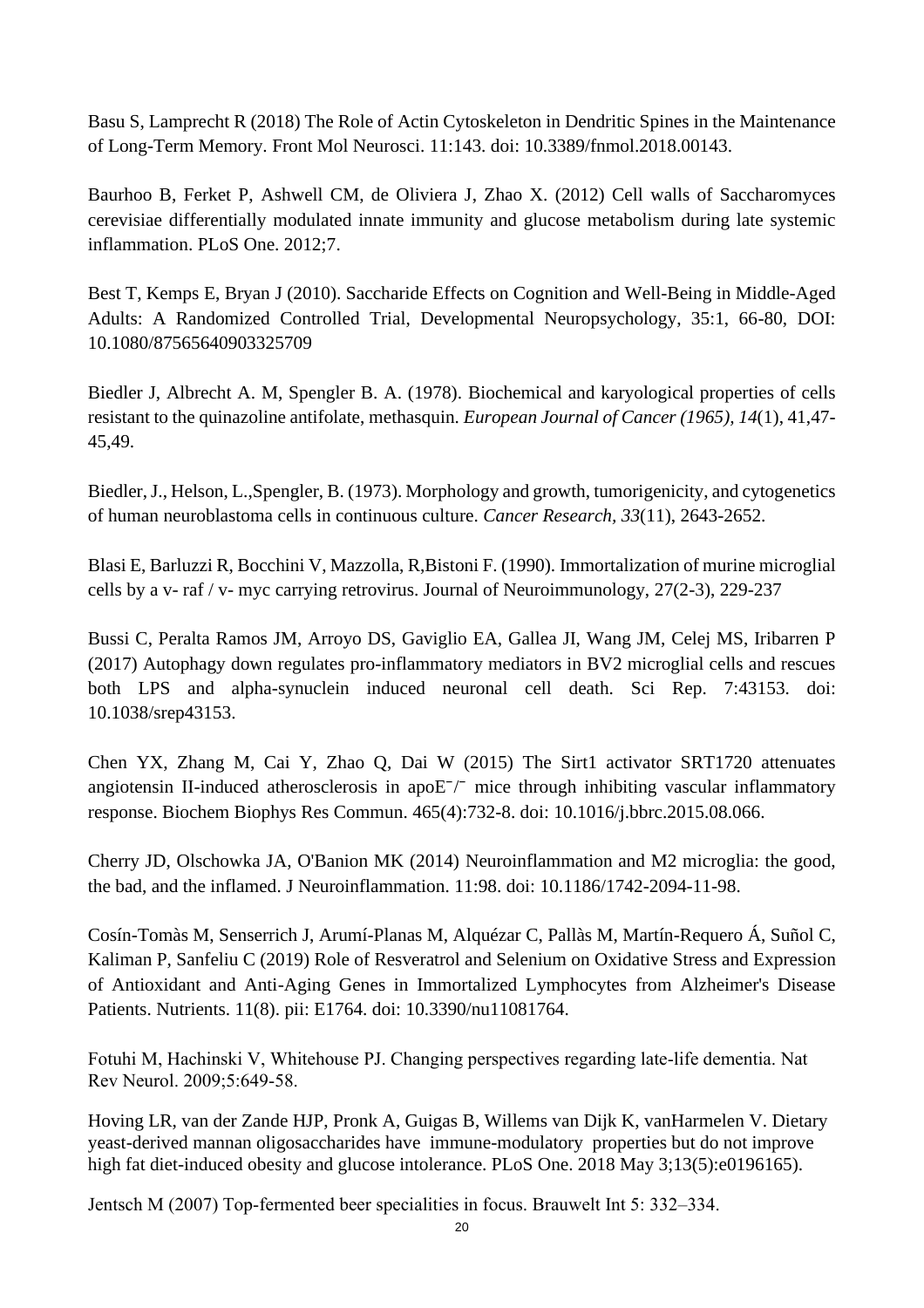Kettenmann H, Kirchhoff F, Verkhratsky A (2013) [Microglia: new roles for the synaptic stripper.](https://www.ncbi.nlm.nih.gov/pubmed/23312512) Neuron. 77(1):10-8. doi: 10.1016/j.neuron.2012.12.023.

Kotha RR, Luthria DL (2019) [Curcumin: Biological, Pharmaceutical, Nutraceutical, and Analytical](https://www.ncbi.nlm.nih.gov/pubmed/31412624)  [Aspects.](https://www.ncbi.nlm.nih.gov/pubmed/31412624) Molecules. 24(16). pii: E2930. doi: 10.3390/molecules24162930.

Lee HJ, Yoon YS, Lee SJ (2018) [Mechanism of neuroprotection by trehalose: controversy](https://www.ncbi.nlm.nih.gov/pubmed/29907758)  [surrounding autophagy induction.](https://www.ncbi.nlm.nih.gov/pubmed/29907758) Cell Death Dis. 9(7):712. doi: 10.1038/s41419-018-0749-9.

Lin C, Zhang X, Su Z, Xiao J, Lv M, Cao Y, Chen Y (2019) [Carnosol Improved Lifespan and](https://www.ncbi.nlm.nih.gov/pubmed/31341531)  [Healthspan by Promoting Antioxidant Capacity in](https://www.ncbi.nlm.nih.gov/pubmed/31341531) *Caenorhabditis elegans*. Oxid Med Cell Longev. 2019:5958043. doi: 10.1155/2019/5958043.

Liu G, Yu L, Martínez Y, Ren W, Ni H, Abdullah Al-Dhabi N, Duraipandiyan V,Yin Y. Dietary Saccharomyces cerevisiae Cell Wall Extract SupplementationAlleviates Oxidative Stress and Modulates Serum Amino Acids Profiles in WeanedPiglets. Oxid Med Cell Longev. 2017;2017:3967439

Maiese K. Novel Treatment Strategies for the Nervous System: Circadian Clock Genes, Noncoding RNAs, and Forkhead Transcription Factors. Curr Neurovasc Res.2018;15(1):81-91.

Maxwell MM, Tomkinson EM, Nobles J, Wizeman JW, Amore AM, Quinti L, Chopra V, Hersch SM, Kazantsev AG (2011) The Sirtuin [2 microtubule deacetylase is an abundant neuronal protein](https://www.ncbi.nlm.nih.gov/pubmed/21791548)  [that accumulates in the aging CNS.](https://www.ncbi.nlm.nih.gov/pubmed/21791548) Hum Mol Genet. 20(20):3986-96. doi: 10.1093/hmg/ddr326.

Nelson, D. L., Orr, H. T., Warren, S. T. (2013). The unstable repeats--three evolving faces of neurological disease. *Neuron*, *77*(5), 825–843. doi:10.1016/j.neuron.2013.02.022

Peña-Altamira E, Petralla S, Massenzio F, Virgili M, Bolognesi ML, Monti B (2017) [Nutritional](https://www.ncbi.nlm.nih.gov/pubmed/28638339)  [and Pharmacological Strategies to Regulate Microglial Polarization in Cognitive Aging and](https://www.ncbi.nlm.nih.gov/pubmed/28638339)  [Alzheimer's Disease.](https://www.ncbi.nlm.nih.gov/pubmed/28638339) Front Aging Neurosci. 9:175. doi: 10.3389/fnagi.2017.00175.

Sarkar S, Chigurupati S, Raymick J, Mann D4, Bowyer JF, Schmitt T, Beger RD, Hanig JP, Schmued LC, Paule MG. (2014) Neuroprotective effect of the chemical chaperone, trehalose in a chronic MPTP-induced Parkinson's disease mouse model. Neurotoxicology. 2014 Sep;44:250-62. doi: 10.1016/j.neuro.2014.07.006

Schlesinger HR, Gerson JM, Moorhead PS, Maguire H, Hummeler K (1976) Establishment and characterization of human neuroblastoma cell lines. Cancer Res 36:3094-3 100.

Seo, Y., Kingsley, S., Walker, G., Mondoux, M. A., & Tissenbaum, H. A. (2018). Metabolic shift from glycogen to trehalose promotes lifespan and healthspan in *Caenorhabditis elegans*. *Proceedings of the National Academy of Sciences of the United States of America*, *115*(12), E2791– E2800. doi:10.1073/pnas.1714178115

Singer MA, Lindquist S (1998) [Thermotolerance in Saccharomyces cerevisiae: the Yin and Yang of](https://www.ncbi.nlm.nih.gov/pubmed/9830154)  [trehalose.](https://www.ncbi.nlm.nih.gov/pubmed/9830154) Trends Biotechnol. 16(11):460-8.

Tojkander S, Gateva G, Lappalainen P (2012) [Actin stress fibers--assembly, dynamics and](https://www.ncbi.nlm.nih.gov/pubmed/22544950)  [biological roles.](https://www.ncbi.nlm.nih.gov/pubmed/22544950) J Cell Sci. 125(Pt 8):1855-64. doi: 10.1242/jcs.098087.

Tumilowicz J, Nichols W, Cholon J, Greene A.E. (1970). Definition of a continuous human cell